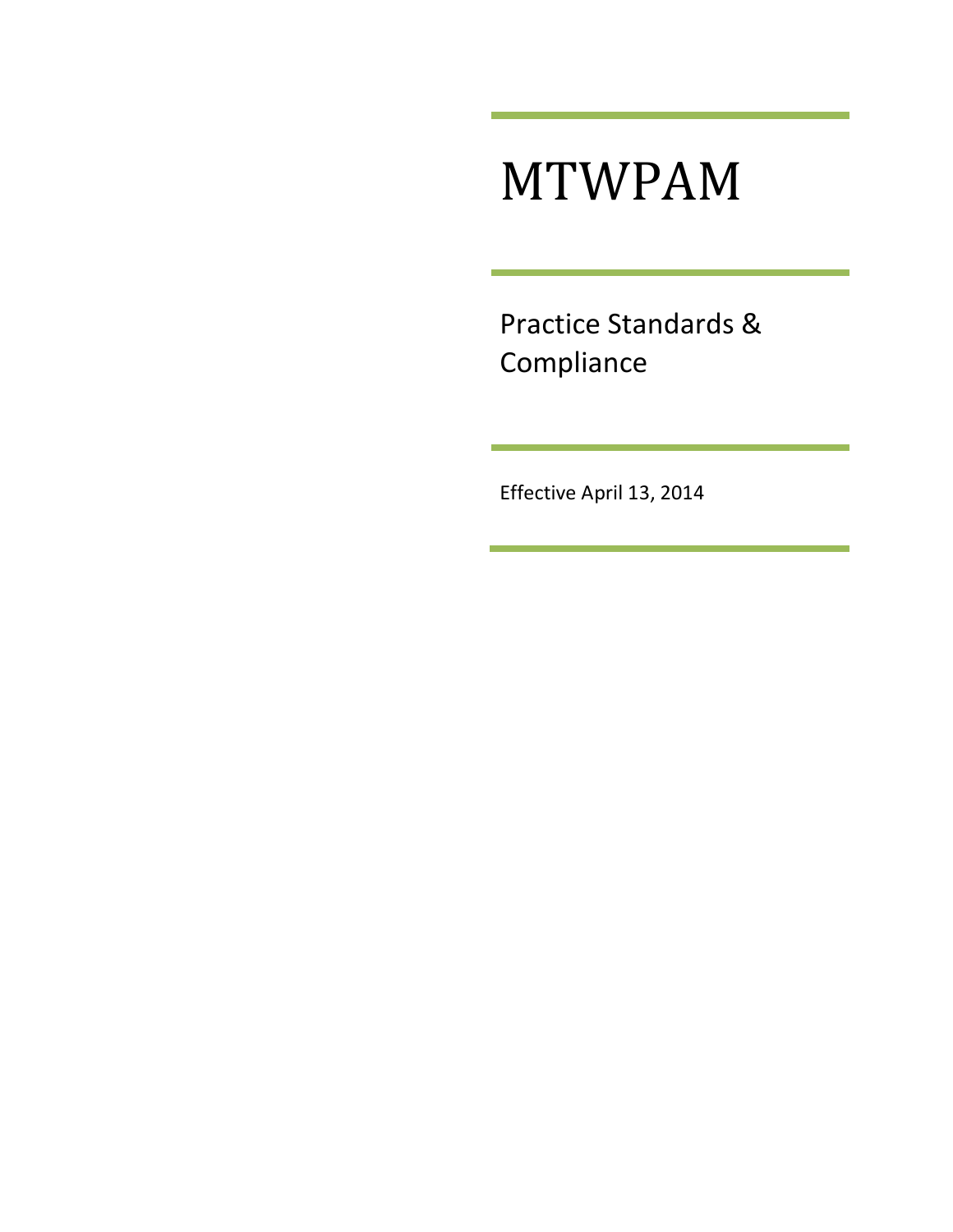# **Table of Contents**

| $\mathbf{1}$ . |                |  |  |
|----------------|----------------|--|--|
| 2.             |                |  |  |
| 3.             |                |  |  |
| 4.             |                |  |  |
|                | $\mathbf{1}$ . |  |  |
|                | 2.             |  |  |
|                | 3.             |  |  |
|                | 4.             |  |  |
|                | 5.             |  |  |
|                | 6.             |  |  |
|                | 7.             |  |  |
|                | 8.             |  |  |
|                | 9.             |  |  |
|                | 10.            |  |  |
|                | 11.            |  |  |
|                | 12.            |  |  |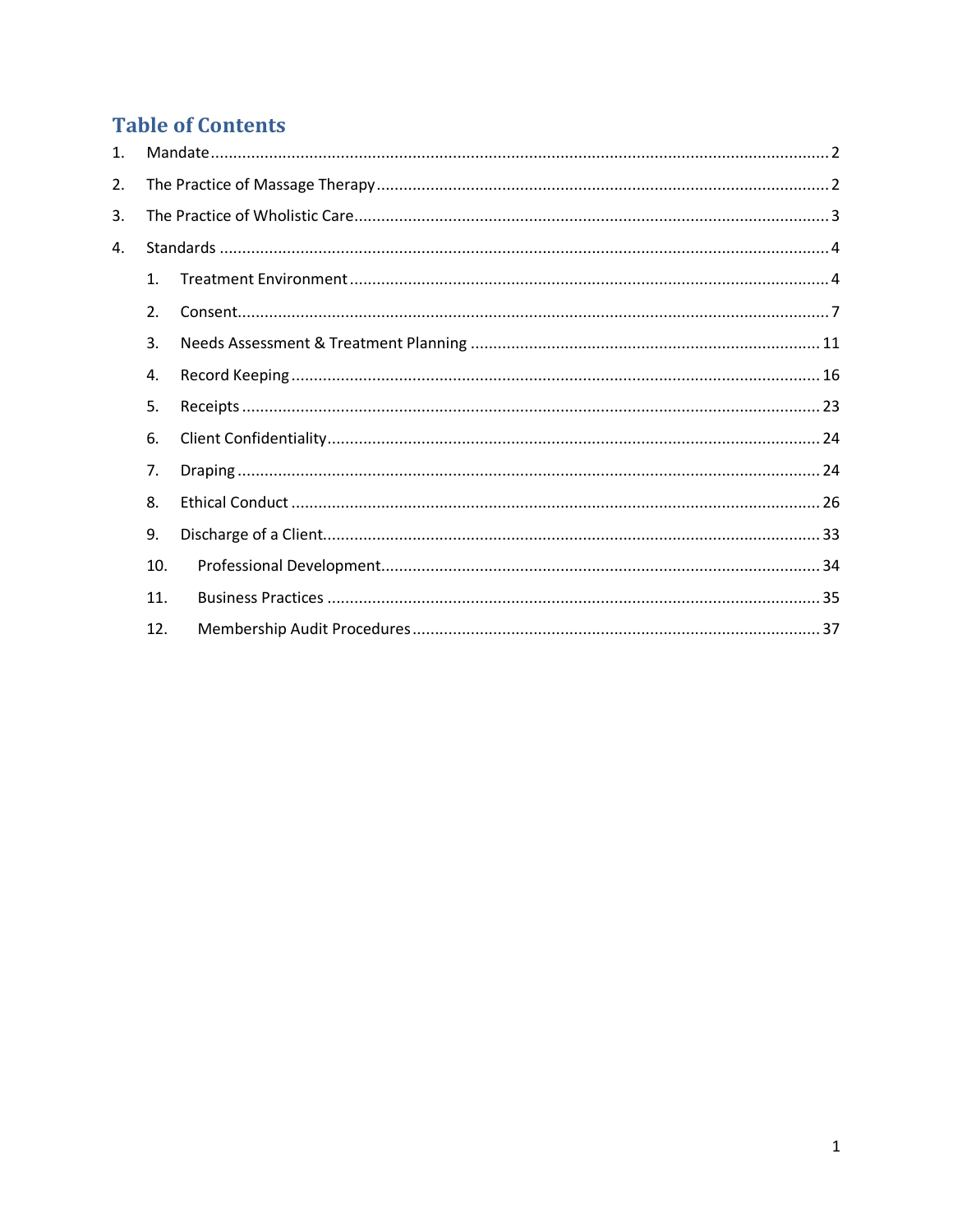#### <span id="page-2-0"></span>**1. Mandate**

To provide Minimum Standards of Practice of Massage Therapy and Wholistic Therapy Care and to ensure standards and a high level of quality care are enforced, respected, practiced, and maintained at all times.

These Standards will be upheld by the members of the Massage Therapists' and Wholistic Practitioners' Association of the Maritimes (MTWPAM).

These Standards will also assist members of the general public and other community health care professionals to understand the duties and responsibilities of the Massage Therapists and Wholistic Practitioners.

#### <span id="page-2-1"></span>**2. The Practice of Massage Therapy**

Duty: The duty of the Massage Therapist member is to deliver assessment and therapeutic treatment which will assist the Client in reaching a desired health outcome.

Purpose: The purpose of treatment is to develop, maintain, rehabilitate, or augment physical functioning, relieve or prevent physical dysfunction and pain, and to enhance the well-being of the Client.

Scope: The practice of Massage Therapy is defined as:

The assessment of the soft tissue and joints of the body and the treatment and prevention of physical dysfunction and pain of the soft tissues and joints in order to develop and maintain, rehabilitate or augment physical function or relieve pain.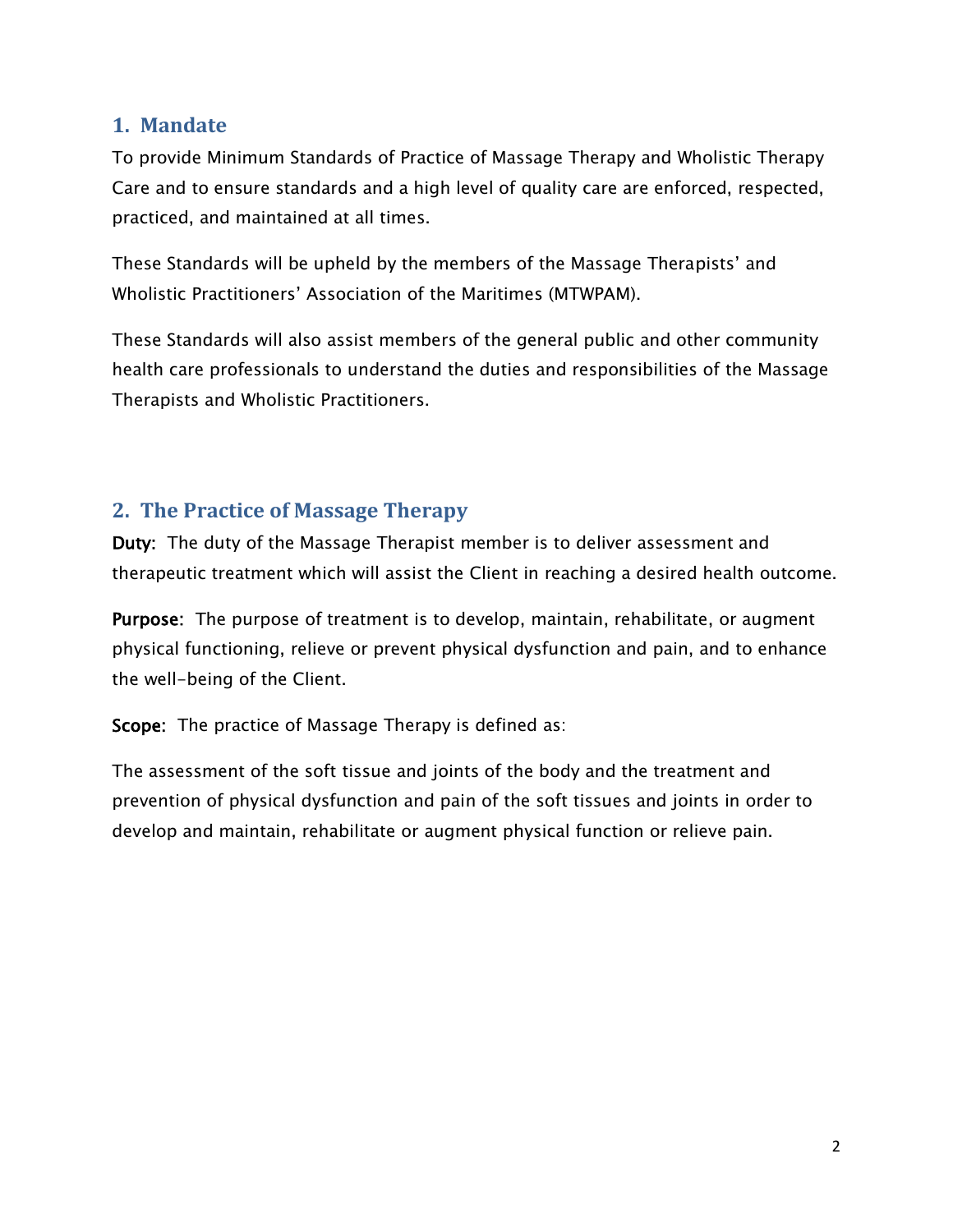#### <span id="page-3-0"></span>**3. The Practice of Wholistic Care**

Duty: The duty of the Wholistic Practitioner is to deliver assessment and therapeutic treatment which will assist the Client in reaching a desired health outcome, based on the Practitioner's particular training and category.

Purpose: The purpose of treatment is defined by the particular modality of training which is designed to enhance the well-being of the Client.

Scope: The scope of practice is based on the teachings and defined limitations of each modality.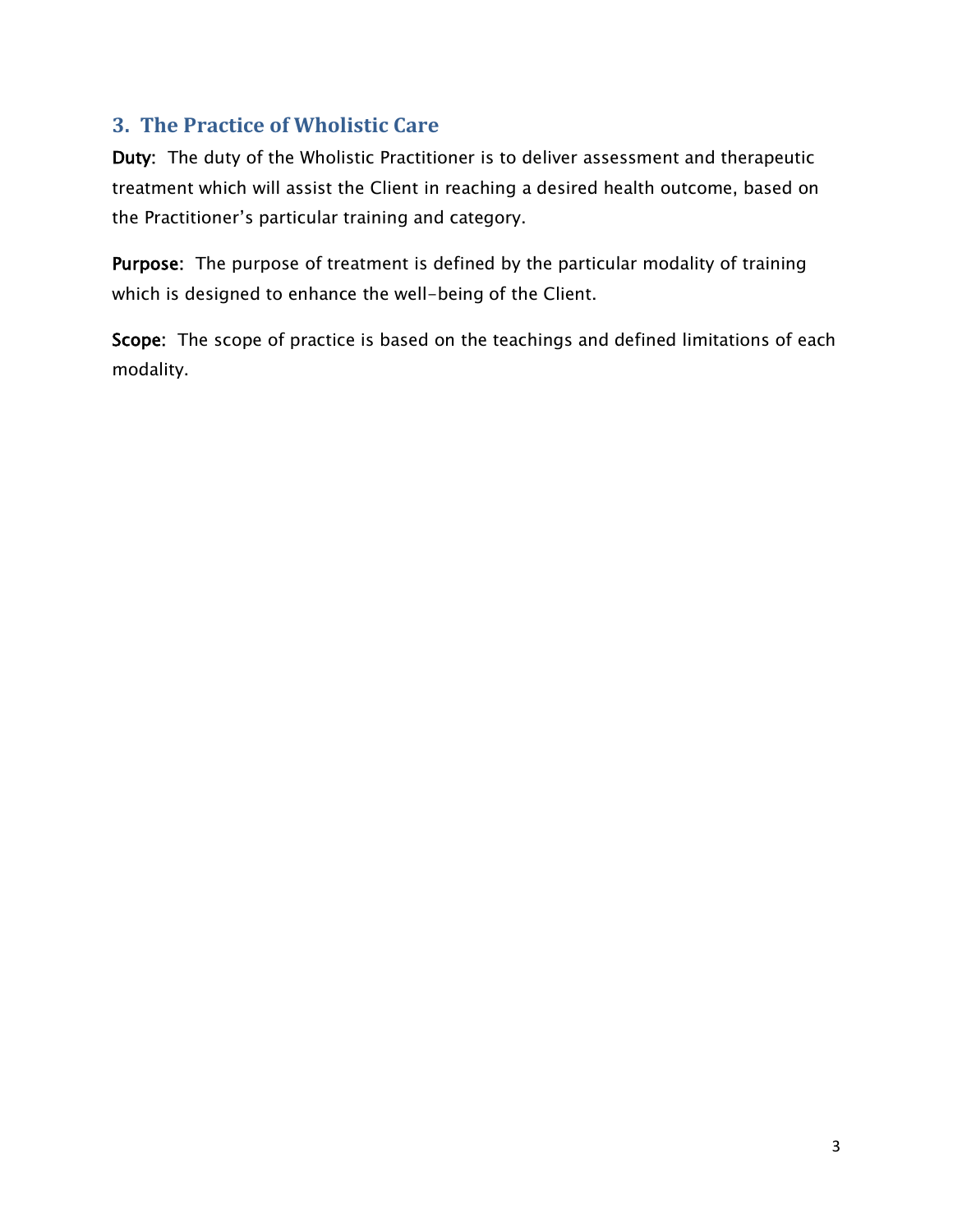#### <span id="page-4-0"></span>**4. Standards**

#### <span id="page-4-1"></span>**1. Treatment Environment**

A member shall render Massage Therapy or Wholistic Care

- a. In a safe environment, by doing the following:
	- i. Maintaining clean and tidy treatment and reception areas.
	- ii. Maintaining safe and clean hydrotherapy, exercise, and other equipment if applicable.
	- iii. Maintaining strict infection control procedures in any hydrotherapy facility if applicable.
	- iv. Providing clean linens or other similar materials if applicable.
	- v. Maintaining adequate hand-washing procedures.
	- vi. Providing unobstructed fire exits and readily available fire extinguishers, and by knowing and instructing all staff in fire safety for the facility.
- b. In a comfortable environment, by doing the following:
	- i. Providing adequate space for the safe movement of both Client and the Therapist, so as to minimize inadvertent physical contact between Client and the Therapist.
	- ii. Maintaining appropriate room temperature.

#### Quality / Technical:

- Ensure the room and equipment surfaces have been cleaned according to the requirements of communicable disease control as defines by the Nova Scotia Communicable Disease Control Manual located at the following web address: [http://novascotia.ca/dhw/cdpc/documents/cdc\\_manual.pdf](http://novascotia.ca/dhw/cdpc/documents/cdc_manual.pdf)
- Use only sheets and towels that have been freshly laundered.
- Linens, towels and blankets that come in contact with the Client have not been used by a prior client.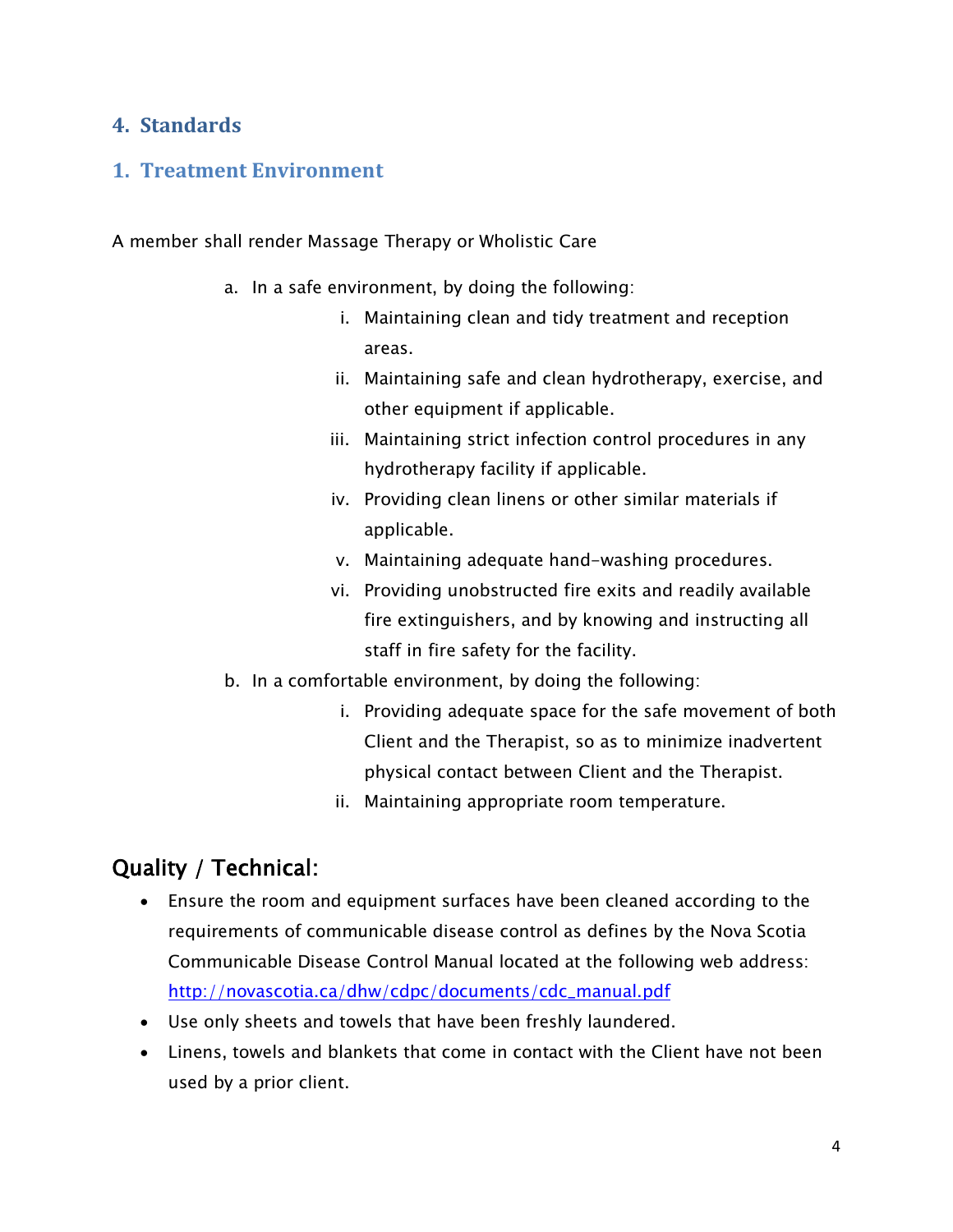Linen used for draping will allow for full coverage of the Client.

#### Safety:

- Linens and pillows do not interfere with the Client's ability to get on and off the table.
- Any obstacle or substance that could make the floor slippery is removed from the treatment room to prevent accidental falls.
- Equipment is properly maintained and that manufacturer's instructions are followed correctly.
- The transference of infectious diseases is limited.

#### Timing:

- Prior to the Client entering the treatment area.
- After a Client who required the use of protective barriers leaves the treatment area.

# A. Hygiene

Wash your hands and any skin surface that will/has come in contact with the Client.

## Quality / Technical:

Ensure that soap and water or alcohol-based hand sanitizer is used to clean skin surfaces by washing for a minimum of 10 seconds, including all surfaces.

## Timing:

Immediately before and immediately after each Client treatment.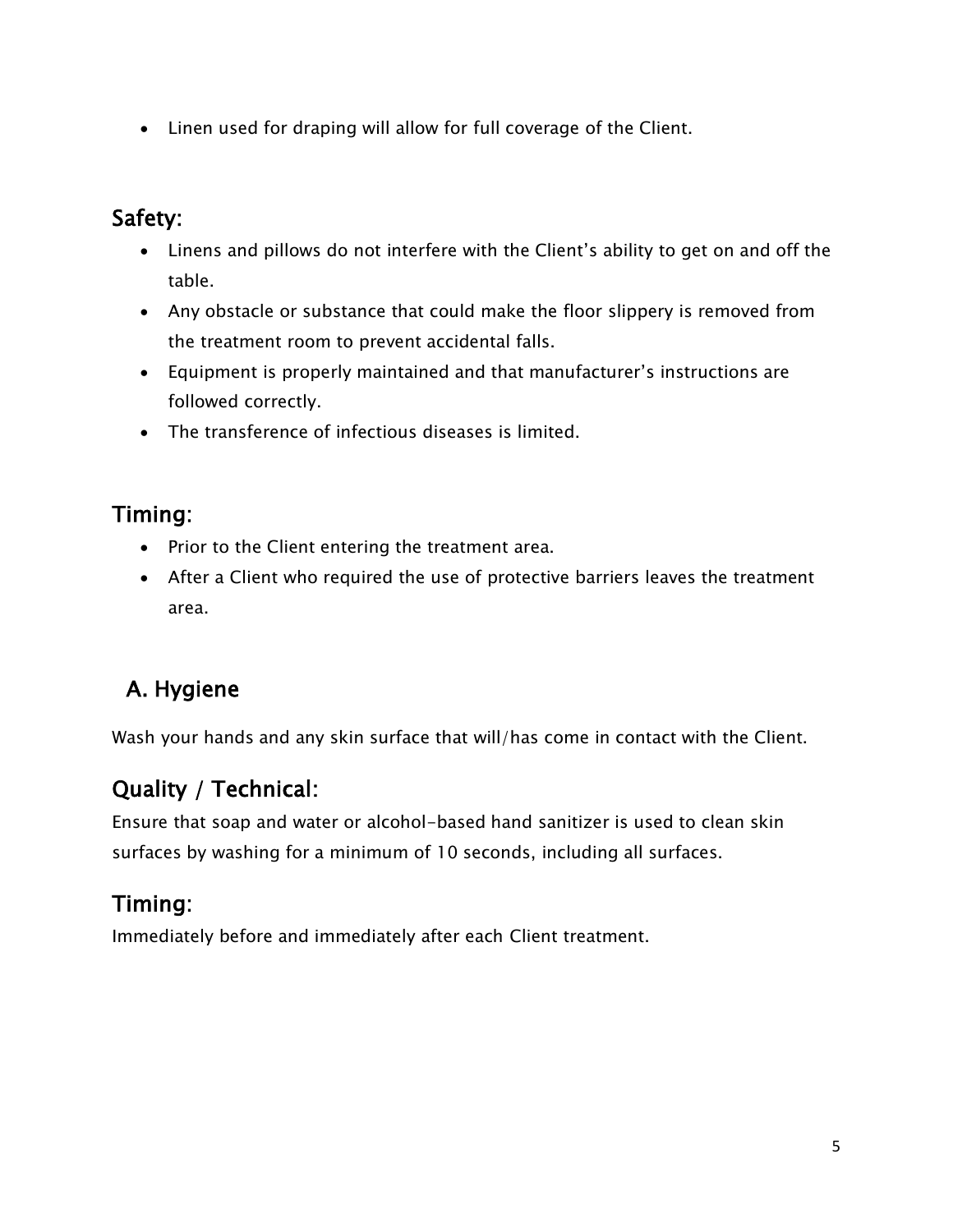# B. Risk Identification and Management of an Outbreak of Infectious Diseases Conditions

Given an infectious disease has been identified as a public health risk by the Chief Medical Officer of Health in the community.

#### Task:

Interview the Client to determine their risk of exposure to the infectious diseases.

#### Quality / Technical:

- Awareness of the symptoms of the infectious disease.
- Use a screening tool to identify clients at risk of carrying or at risk from exposure (if available).
- Use protective barriers if the status of the Client is unknown.
- Clean the clinic area with approved antiseptic cleansers.
- Follow any directive issued by the Province or local public health unit.

#### Quality / Interpersonal:

- Client is informed of the reason for screening and precautions.
- Provide the Client with an opportunity to ask questions.

## Safety:

A client is not discriminated against if they are from an identified at-risk population.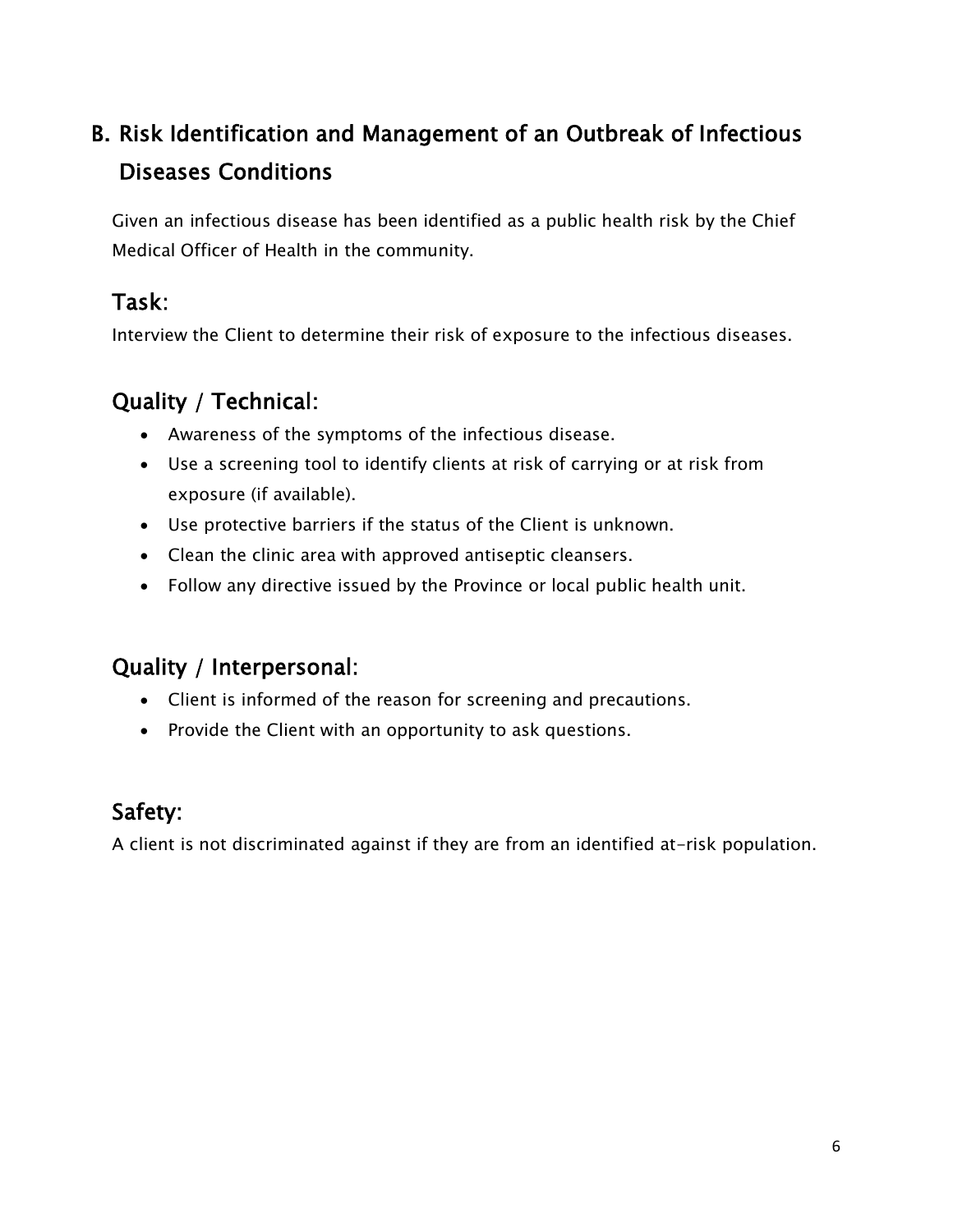## Timing:

- Prior to the Client entering the clinic space (if possible).
- Prior to providing treatment.
- Clients who are at risk of carrying or at risk from exposure are not treated or are treated in isolation with all surface areas of the clinic area cleansed appropriately directly after treatment to reduce spread of the disease.

#### <span id="page-7-0"></span>**2. Consent**

#### Policy:

All decisions regarding the initiation of a treatment program will be made jointly with the Client, or when necessary, with the Client's consent advocate. Client consent will be based on informed consent.

# Informed Consent

The needs assessment, treatment plan, likely benefits and risks of treatment, alternatives, and fees will be discussed with the Client, or when necessary, the Client's consent advocate(s) facilitating informed choice.

Informed choice is a continuous process involving information sharing between Therapist and Client.

# Consent

Consent of the Client is required to work on any part of the body regardless of whether the Client is fully draped or partially draped.

#### Task:

Obtain the Client's consent to perform the assessment/reassessment or treatment.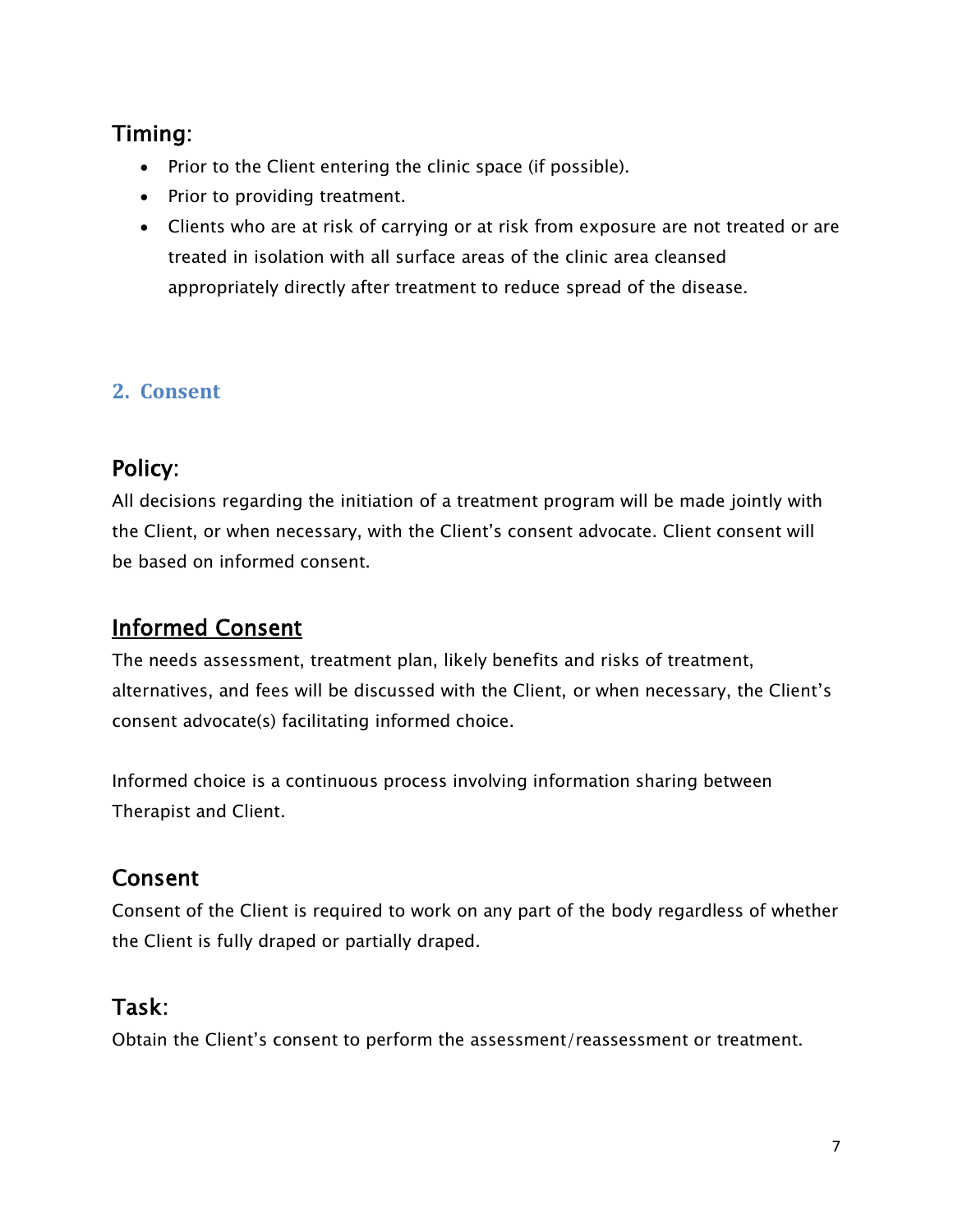# Quality / Technical:

- Treatment is consistent with the Scope of Practice of the Practitioners or Therapists training.
- Consent is obtained voluntarily.
- Consent is not obtained through misrepresentation or fraud.

## Quality / Interpersonal:

- The Client is told the nature and purpose of the proposed assessment/reassessment and/or treatment including the areas of the body involved.
- The Client is informed of any risks, benefits, possible complications and any contraindications of the assessment/reassessment and/or treatment.
- The Client is informed that assessment/reassessment or treatment will be stopped or modified at any time, at his/her request.
- Inform the Client that you will be checking periodically to determine the Client's level of comfort.
- The Client is given an opportunity to ask any questions.
- In the event of a finding of incapacity or the need for a substitute decision maker consent may be requested to be given by the substitute decision maker.

# Timing:

- Before beginning the assessment/reassessment and/or treatment.
- Record of informed consent is in the Client's clinical record as soon as possible, or within 24 hours of treatment.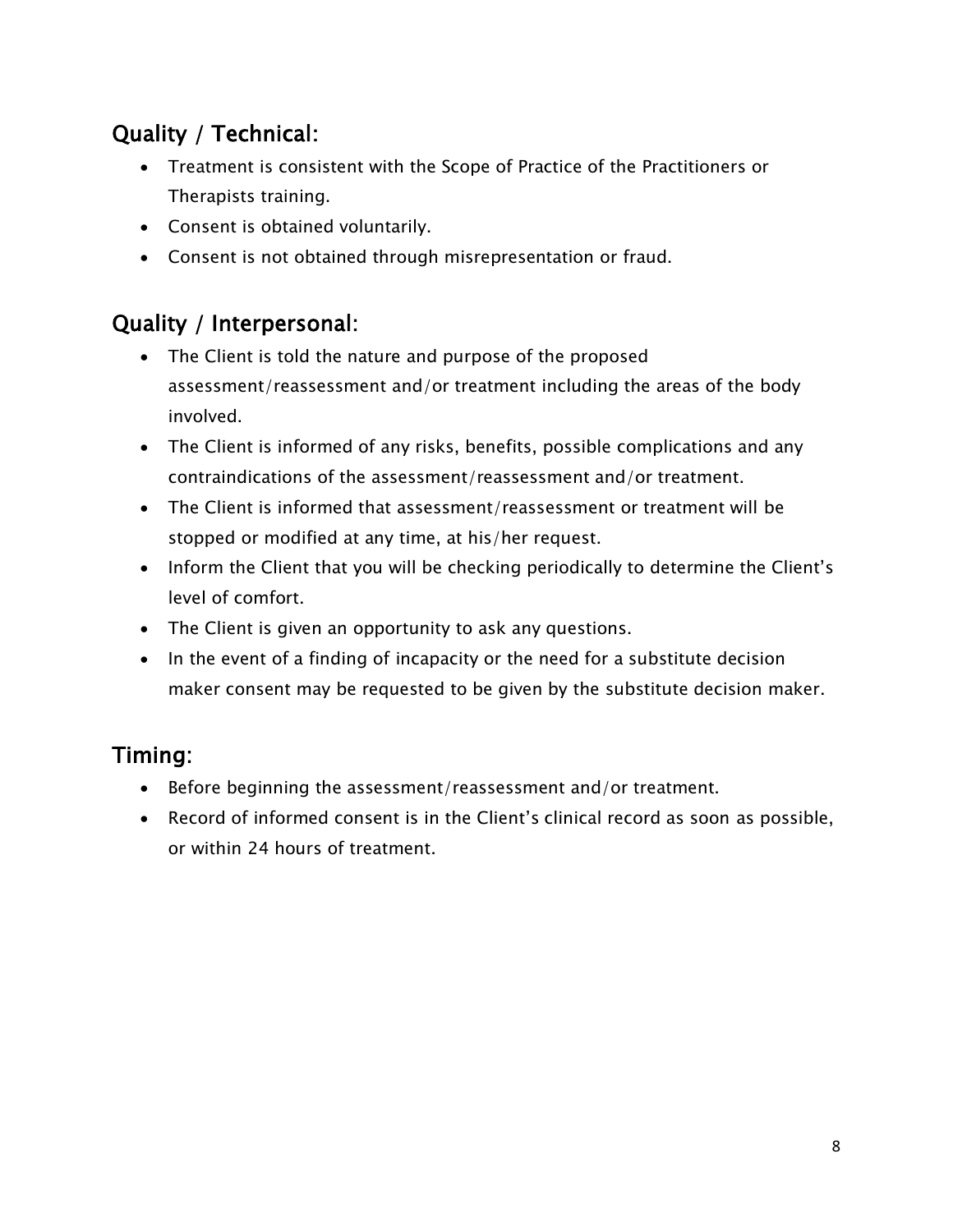#### Patient Consent to Treatment

Before starting a treatment, a Massage Therapist or Wholistic Practitioner shall:

- a. Obtain and record all necessary information for a safe and effective treatment, including a case history, a physical assessment and/or a diagnosis, and the reason for any Licensed Practitioner's referral.
- b. Describe to the Client the proposed treatment, and any risks of the treatment which the Therapist/Practitioner knows or ought to know may be of concern.
- c. Answer to the best of the Therapist's or Practitioner's ability any of the Client's questions concerning the proposed treatment.
- d. Obtain the Client's consent to provide the proposed treatment.

A Therapist or Practitioner shall discontinue the rendering of a treatment if, at any time, the patient withdraws his or her consent to that treatment, whether verbally, in writing or by other means of communication.

# A. Record of Consent

A record of written informed consent to treatment or authorized communications will be maintained in the Client's records.

## B. Client's Right of Refusal

It is a Client's right to refuse or terminate a treatment at any time. When this request is made during the progress of treatment, the Therapist will comply, regardless of prior consent.

## C. Case Load

A Massage Therapist or Wholistic Practitioner reserves the right to regulate caseload.

A Massage Therapist or Wholistic Practitioner may refuse to administer treatment or otherwise treat any person if there is a just and reasonable cause.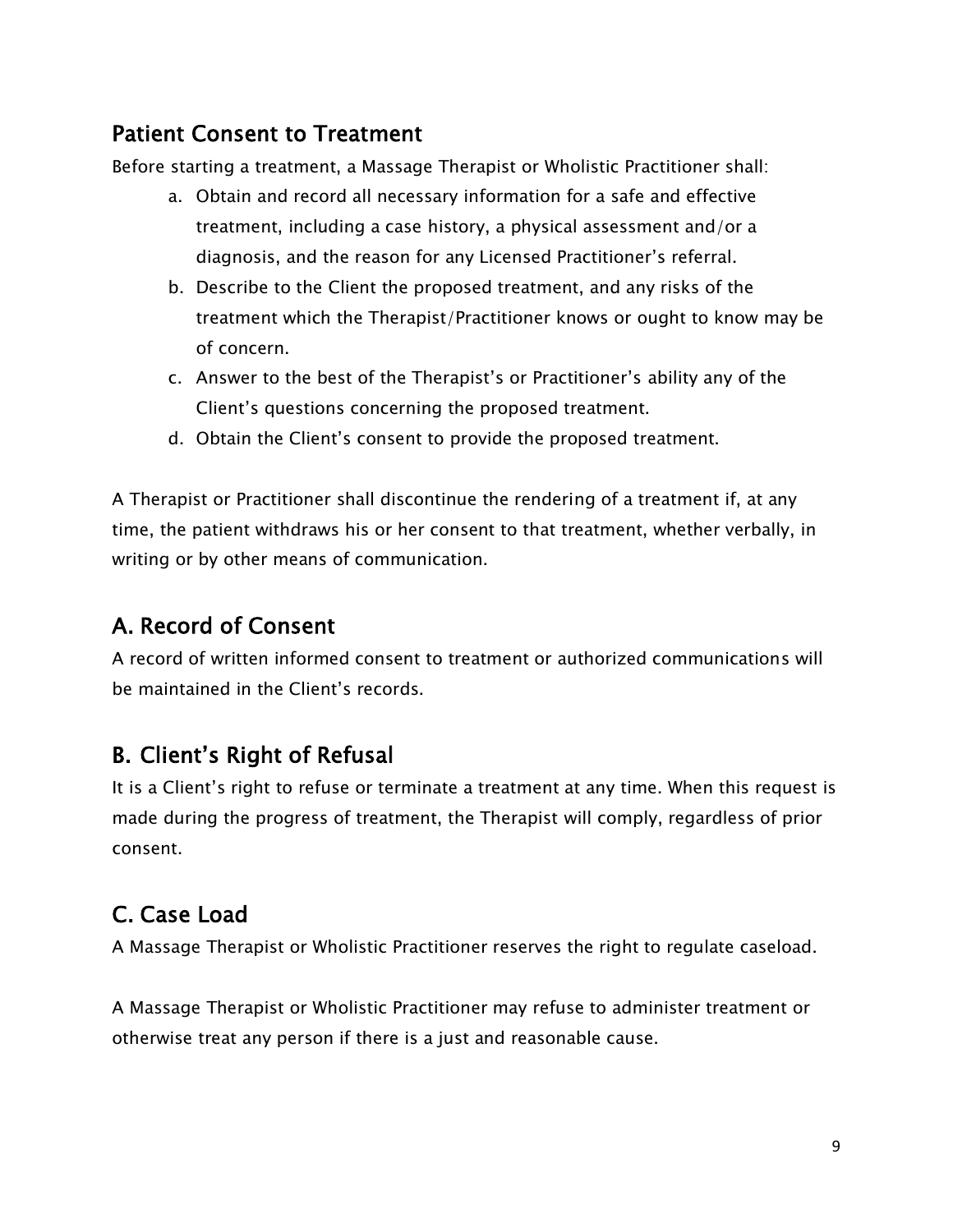# D. Fees

# Policy:

The fee structure and Client's method of payment will be agreed upon prior to treatment. Fees for services should be appropriate and reasonable.

## Quality / Technical:

- Fee schedule is posted in a location where Clients may see it or a copy provided to the Client.
- Explain the rates for a massage therapy appointment to the Client including what part of the treatment time will be used for taking a health history and assessment/reassessment.
- Explain to the Client your policy with regard to cancellation of appointments.
- Providing the Client with an opportunity to ask questions about the rates and fee schedule.
- Any charges that deviate from the set schedule have been agreed to by the Client are documented in the clinical notes with the reasons and agreement indicated.

## Timing:

When the Client arrives to his/her first appointment or prior to arrival.

## Task:

Explain the initial treatment to the Client.

# Quality / Technical:

- The treatment is consistent with the massage therapy Scope of Practice.
- Any changes in the Client's wishes regarding consent are obtained before each treatment and are followed.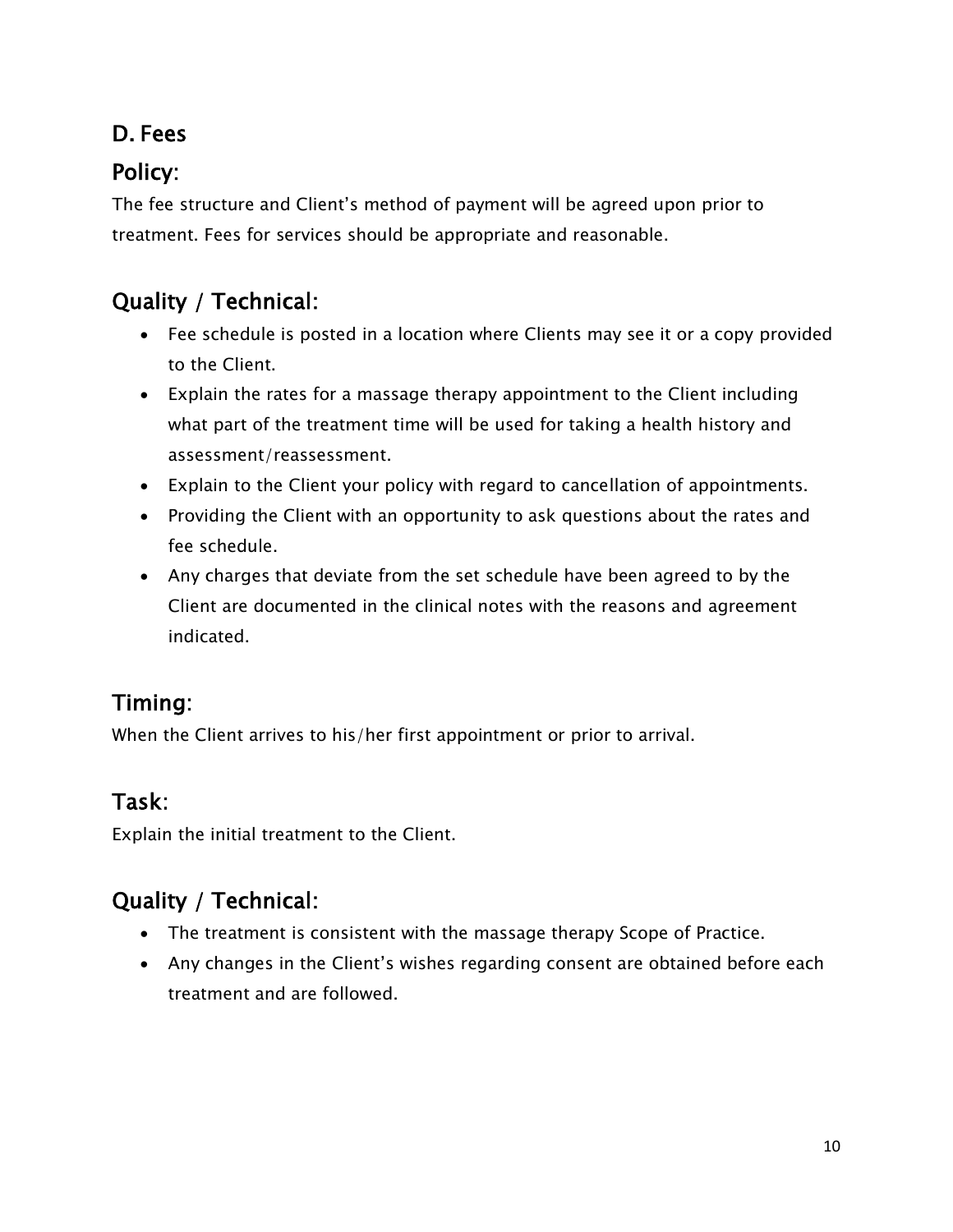#### <span id="page-11-0"></span>**3. Needs Assessment & Treatment Planning**

#### Policy:

A needs assessment must be conducted and a treatment plan proposed prior to treatment of the Client.

Where an assessment determines the Client's condition is beyond the Massage Therapist's or Wholistic Practitioner's Scope of Practice, the Therapist or Practitioner is expected to refer the client to the appropriate health care practitioner.

When referring to a health care practitioner, the Massage Therapist or Wholistic Practitioner is expected to ensure that the reason(s) for the referral and relevant clinical information are conveyed to that Practitioner.

#### A. Assessment

The needs assessment includes:

- The Client's stated needs
- Biographical information
- Health history relating to the present condition
- Physical evaluation
- Review of referral or authorized reports from the Client's additional health care service providers, when available.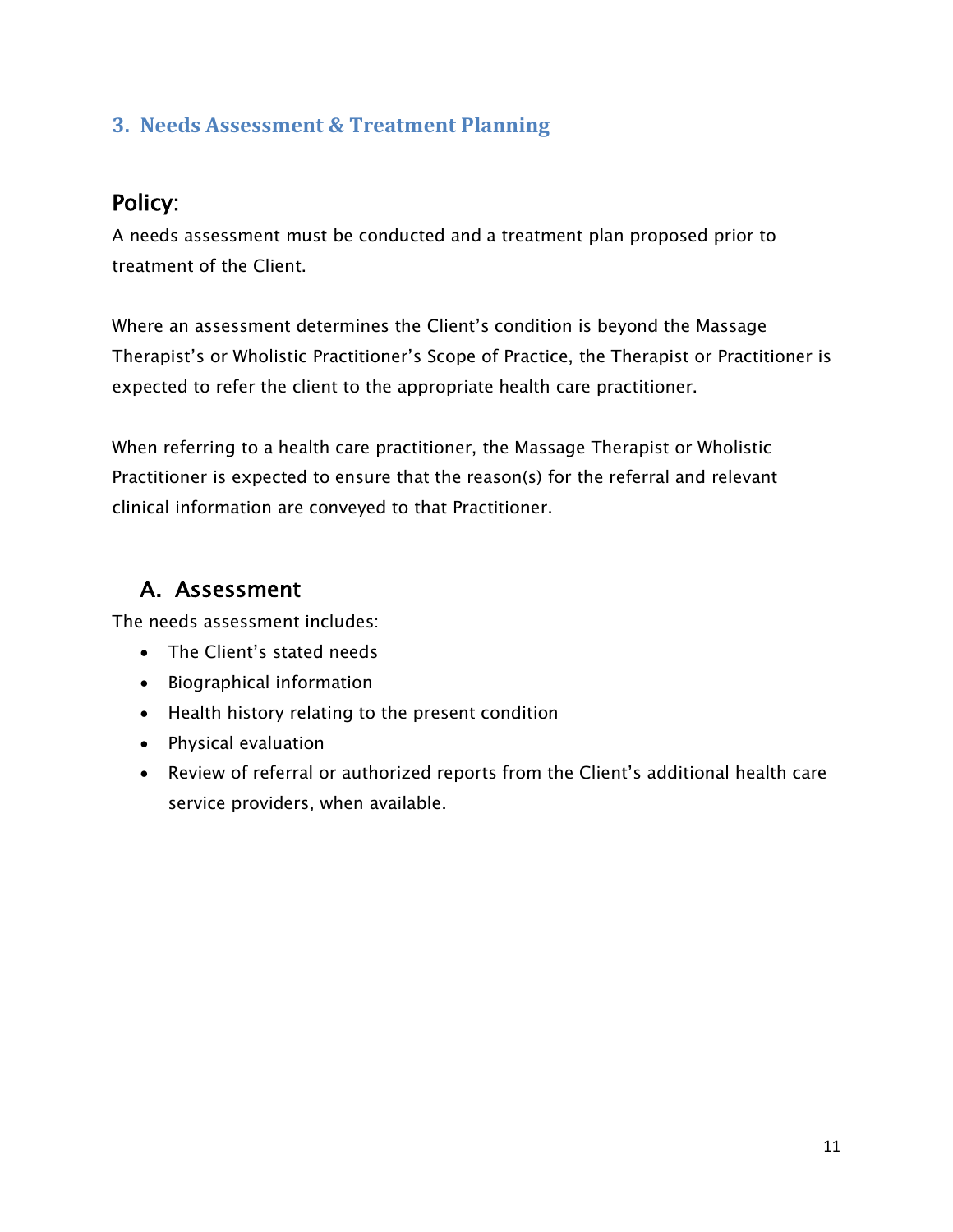# A. Treatment & Treatment Plan

On completion of the Client needs assessment, the Therapist will determine a treatment plan, which includes:

- Desired health outcome
- Frequency of treatment
- Type of treatment
- Client self-care programs

There will be a periodic review of the needs assessment and treatment plan, when applicable.

#### **Treatment**

Explain the Initial Treatment to the Client

#### Conditions:

Given that massage therapy or Wholistic practice treatment is indicated.

#### Task:

Explain the initial treatment to the Client.

## Quality / Technical:

- The treatment is consistent with the massage therapy Scope of Practice.
- Any changes in the Client's wishes regarding consent are obtained before each treatment and are followed.

## Quality / Interpersonal:

So the Client is given an opportunity to ask any questions.

#### Timing:

Before beginning the treatment. Development and records are on-going.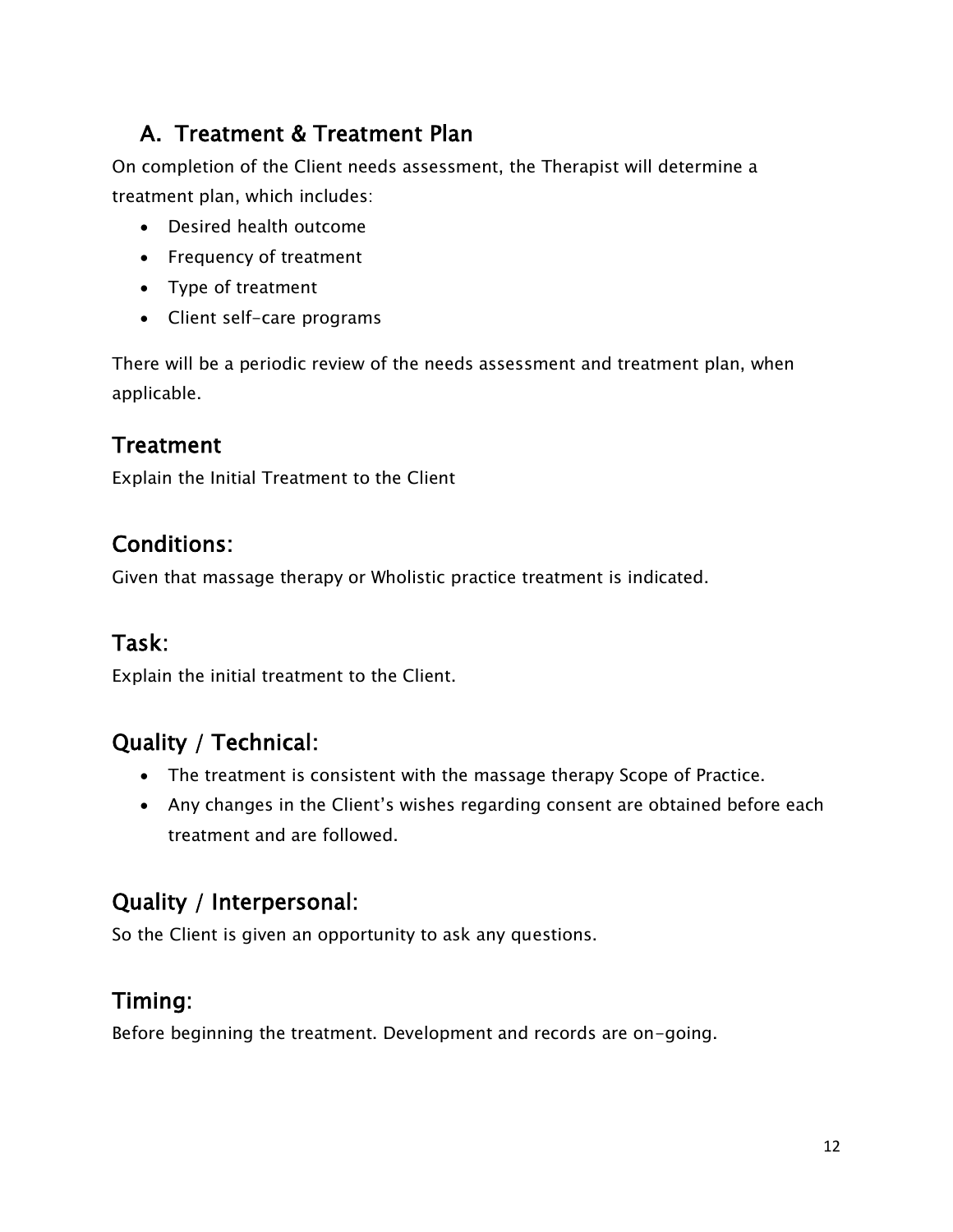# **Treatment Plan**

#### Conditions:

Given that on-going massage therapy treatment or Wholistic practice treatment is indicated, and given the Client's request for treatment and your assessment of the Client's condition.

## Task:

Develop and record an on-going treatment plan.

## Quality / Technical:

- The plan must include: goals, type and focus of treatment(s), areas of the body to be treated, anticipated frequency and duration of treatments, anticipated Client responses to treatment, and schedule for reassessment of the Client's condition, and/or recommendation for remedial exercise and/or hydrotherapy if applicable.
- The plan must be consistent with the Scope of Practice of the Massage Therapist or Wholistic Practitioner.

# Timing:

After the first treatment and update whenever treatment plan is altered.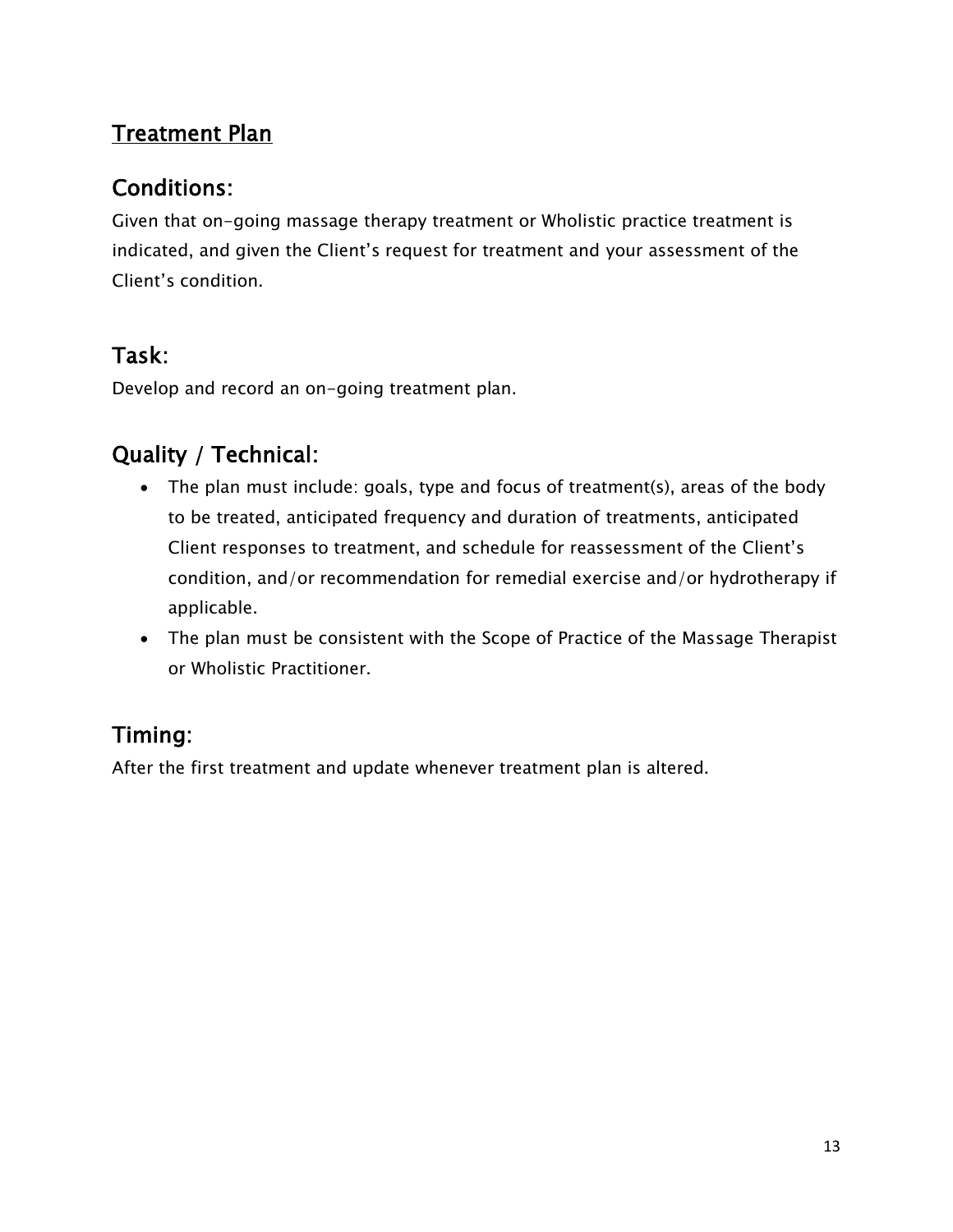# B. Removal of Clothing

A Therapist or Practitioner shall recognize differing cultural and personal attitudes towards disrobing.

A Therapist or Practitioner shall discontinue the rendering of a treatment if, at any time, the Client withdraws his/her consent to that treatment, whether verbally, in writing or by other means of communication.

- (1) A Therapist or Practitioner shall respect the right of the Client to decline the removal of certain or any clothing.
- (2) If a Client is unable to remove or replace an item of clothing personally, the Therapist or Practitioner may assist the Client so long as the Client has consented to that assistance.
- (3) A Therapist or Practitioner must inform a Client in advance of the option of bringing and wearing a bathing suit during any hydrotherapy treatment.
- (4) In any public setting, where massage therapy is to be provided, a Therapist shall respect the Client's need for privacy, as the situation permits.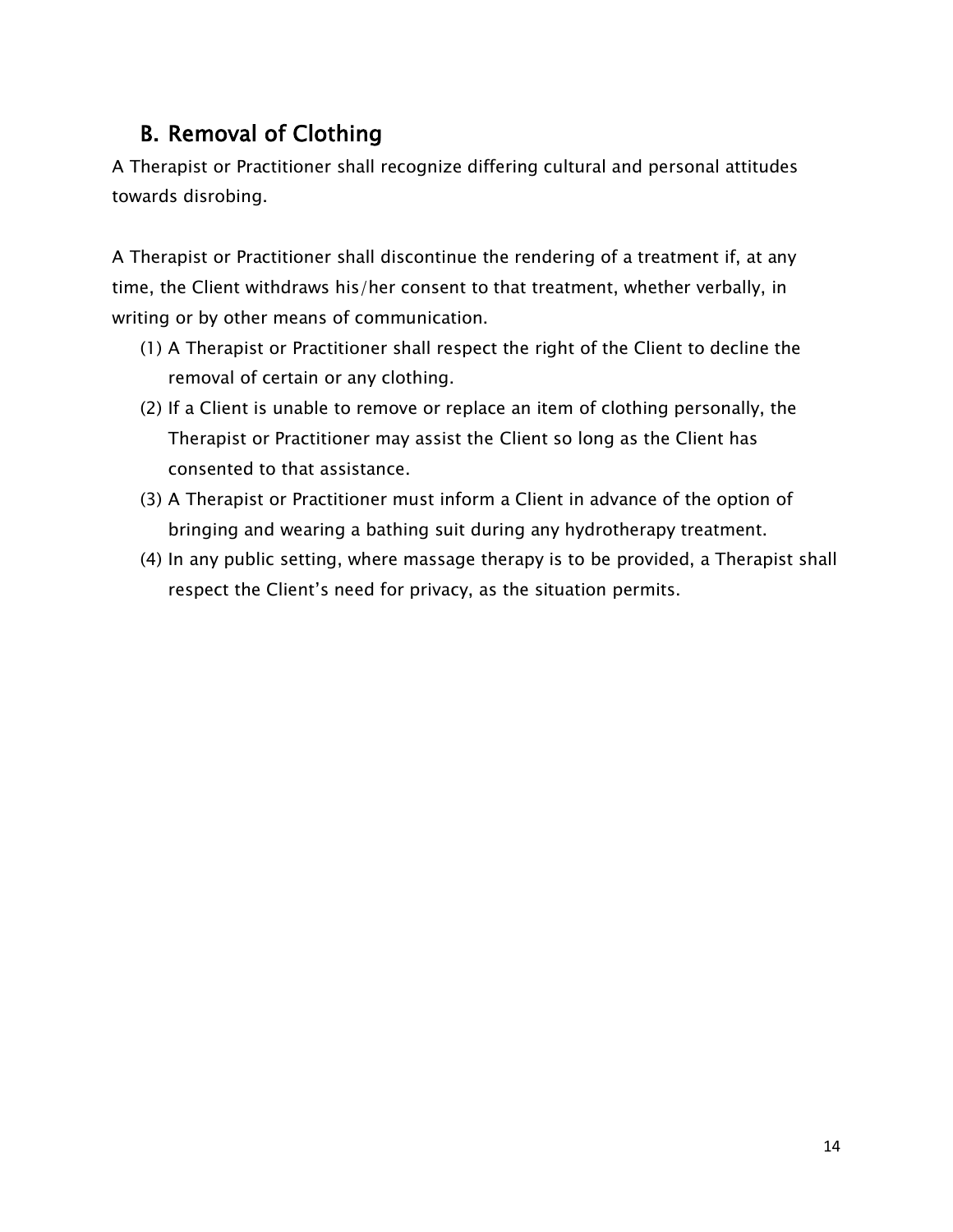## Ensuring Client Privacy in a Closed Setting

Before commencing a treatment, and in particular before a Client removes any clothing if required, a Massage Therapist or Wholistic Practitioner shall:

- Ensure Client privacy and dignity by providing suitable apparel for assessment.
- Provide a non-transparent sheet or gown of sufficient length to cover the Client's body from neck to feet during treatment.
- Instruct the Client on how to cover him/herself at the commencement of treatment.
- Provide facilities to ensure physical privacy while a Client disrobes or changes, before and after assessment and treatment.
- Consider Client privacy with respect to window coverings and mirror location in a treatment room.

During treatment, a Massage Therapist or Wholistic Practitioner shall arrange the draping so that only the part of a Client's body that is being treated is exposed and all other parts are appropriately draped.

## C. Potentially Painful Treatments

- (1) A Therapist or Practitioner shall not inflict pain as an objective of treatment.
- (2) A Therapist or Practitioner shall make every effort to minimize pain during treatment.
- (3) In relation to potentially painful treatment and notwithstanding subsections (1) and (2), a Therapist or Practitioner shall:
	- Inform a Client of the possibility of pain.
	- Obtain consent to treatment by written or oral means.
	- Inform a Client that the treatment can cease or be modified at any time at the Client's request.
- (4) A Therapist or Practitioner shall promptly cease or modify treatment in response to a Client's request.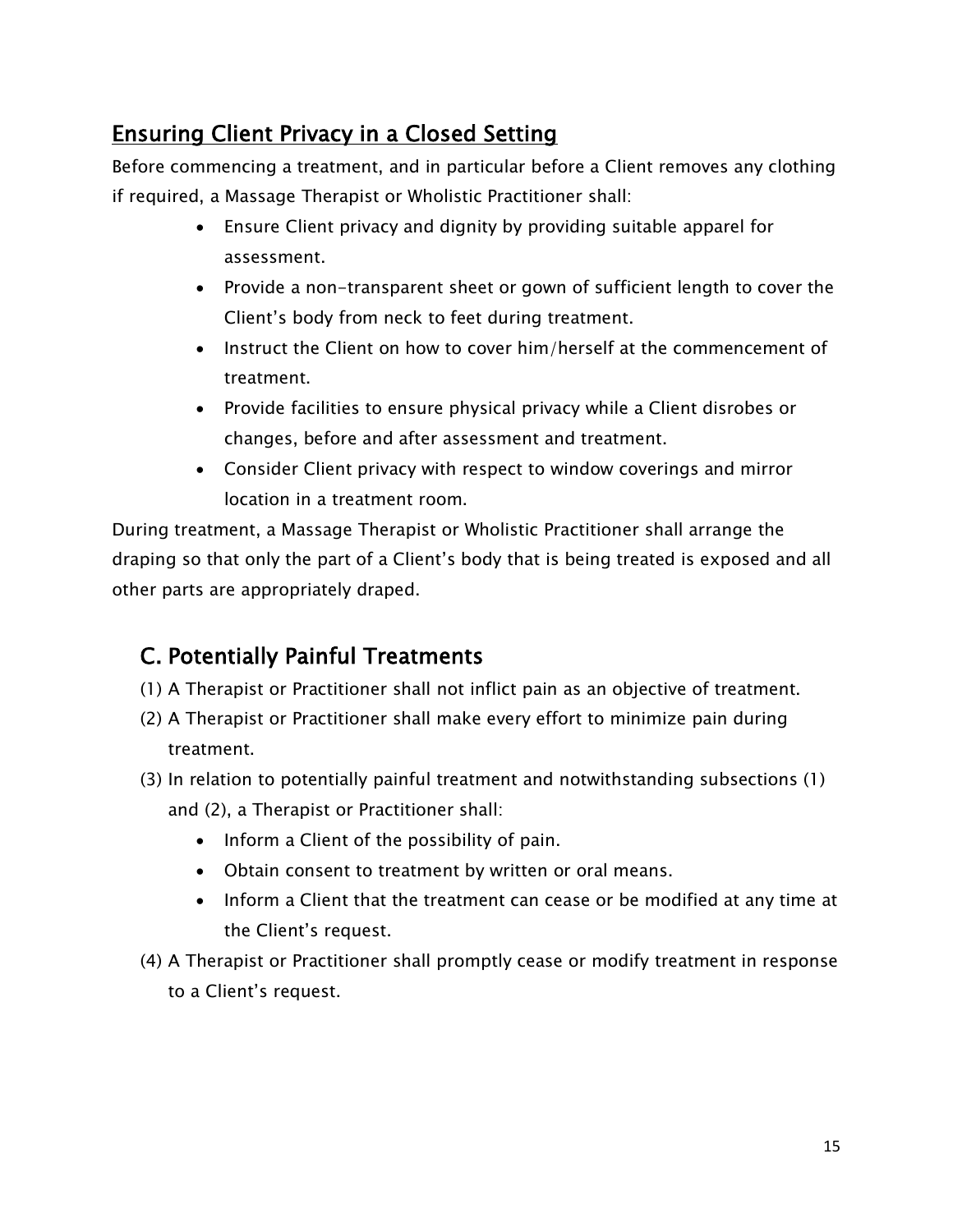#### <span id="page-16-0"></span>**4. Record Keeping**

#### Policy:

The practice of Massage Therapy or Wholistic Modalities includes the keeping of current client records. An indelible clinical record will be generated for each client.

#### A. Client Records and Files:

Each client record/file will consist of the following but is not limited to:

- Health history
- Needs assessment information
- Treatment plan
- Record of written or verbal consent to treatment by the Client
- Record of treatment dates, types, results and authorized communications with other health care providers where applicable
- Copy of each receipt issued or produced for each treatment. Exception: If the receipts are part of a carbon copy receipt book, a copy may be kept in the book and the book must be accessible for audits. The receipt number must be reference on the treatment note. (Please see Standard #5 for further details on receipts.)

The Therapist or Practitioner shall ensure the information in a client record or file is current, legible, accurate and complete.

If a Massage Therapist or Wholistic Practitioner is working in a clinical setting where multiple Practitioners may be accessing the client file for different treatments, they shall only be responsible to ensure their notes meet the set standard and any items which are not current, legible, accurate or complete are done so if the Therapist or Practitioner is able to correct, add or update the information. All other items and issues should be addressed to the Clinic Supervisor when noted.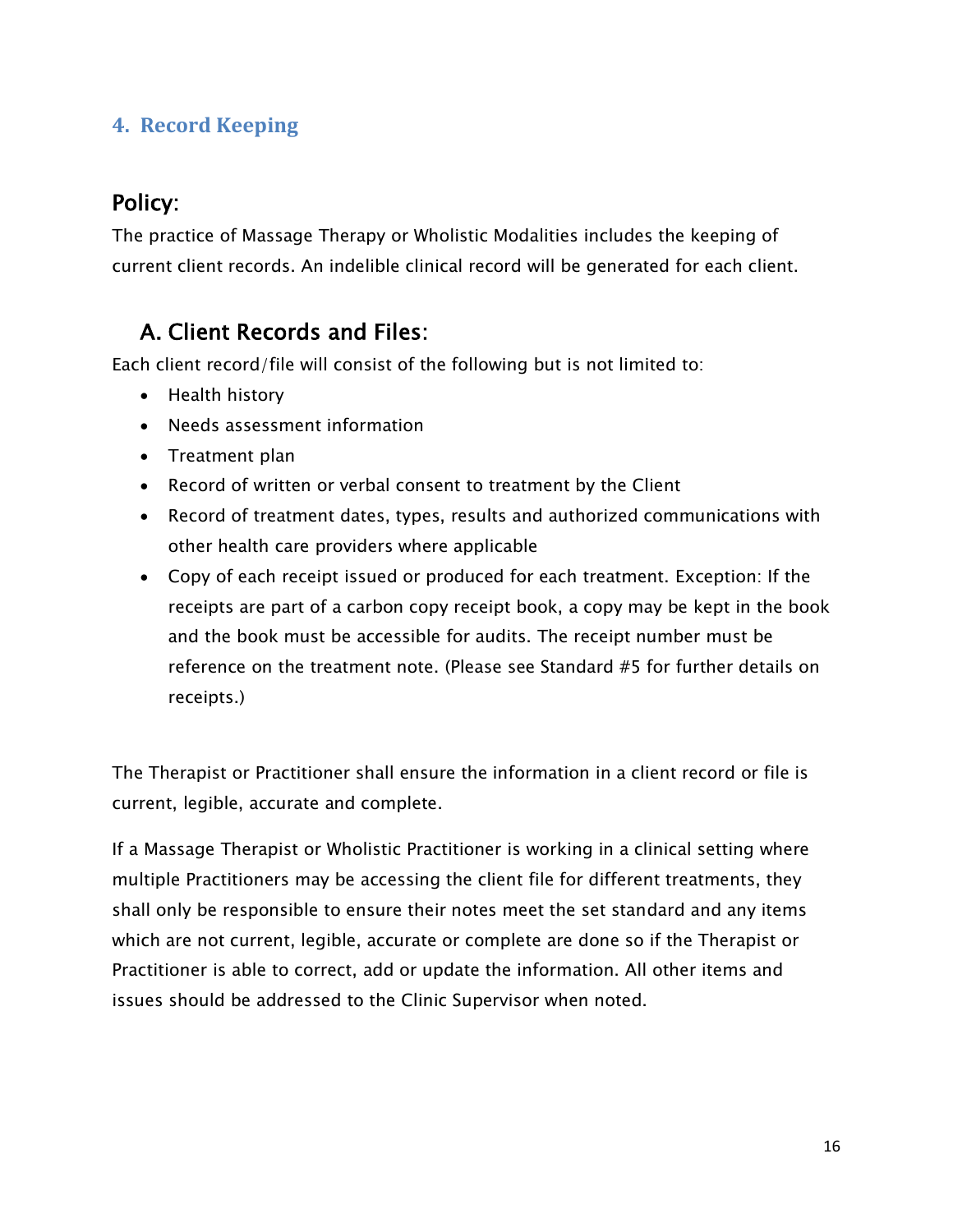# Confidentiality:

Client information, both verbal and written, is confidential and will be safeguarded by the Therapist or Practitioner. Written authorization is required and will be obtained prior to all communications concerning the Client's records.

### Storage:

Client records will be stored securely. The location for storage is the responsibility of the Therapist.

In the event the Massage Therapist or Wholistic Practitioner works in a clinic where the clinic is the owner of the files it shall be understood the business has the responsibility to maintain storage.

# Client's Health History

Task: Obtain/update and record the client's health history.

# Quality / Technical:

Health history information must be requested from the client to identify indications and/or contraindications to treatment. The extent of the health history may depend on the modality being used by the Therapist or Practitioner.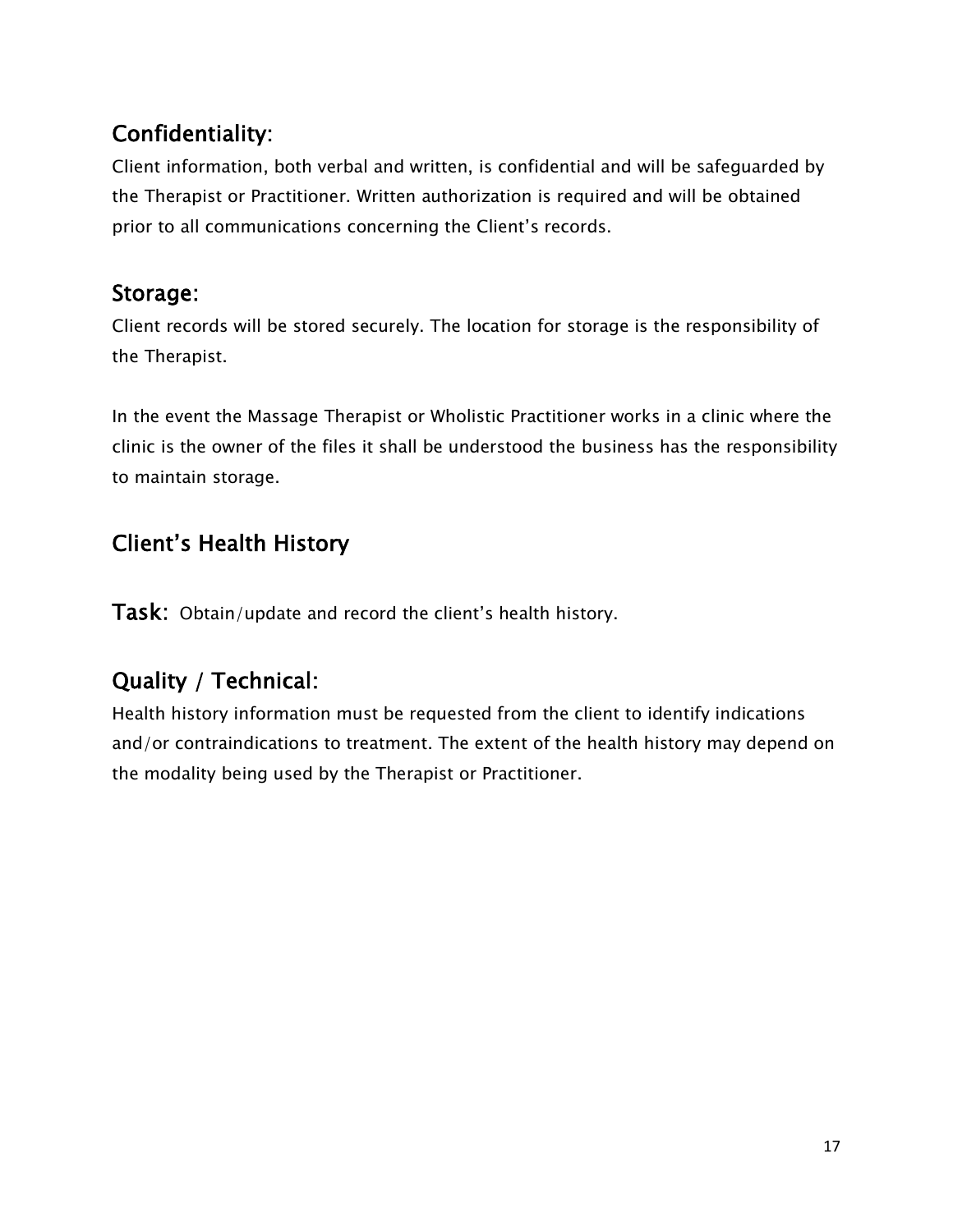Information requested must include, at the minimum:

- a. Date on which health history was taken or updated.
- b. General health status.
- c. Client name, address, date of birth, telephone number, occupation, and source of referral.
- d. Name and address of primary care physician.
- e. Current involvement in treatment with other health care practitioners.
- f. Current medication(s) and condition(s) they are treating.
- g. Timing and nature of injury or accidents.
- h. Timing and nature of surgical procedures.
- i. History of massage therapy or Wholistic treatments.
- j. Primary complaint.
- k. Location and nature of soft tissue and/or joint discomfort.
- l. Vision or healing loss/loss of sensation.
- m. Possible cardiovascular insufficiency, for example:
	- i. High/low blood pressure.
	- ii. Chronic congestive heart failure, heart disease.
	- iii. History of myocardial infarction, phlebitis, varicose veins.
	- iv. History of cerebro-vascular accident, presence of pace maker or similar device, family history of cardiovascular difficulties.
- n. Possible respiratory insufficiency, for example:
	- i. Chronic cough, bronchitis, shortness of breath, asthma.
	- ii. Emphysema, family history of respiratory difficulties known.
	- iii. Allergies or hypersensitivity reactions.
- o. Diabetes, cancer, epilepsy, skin conditions, arthritis, family history of arthritis.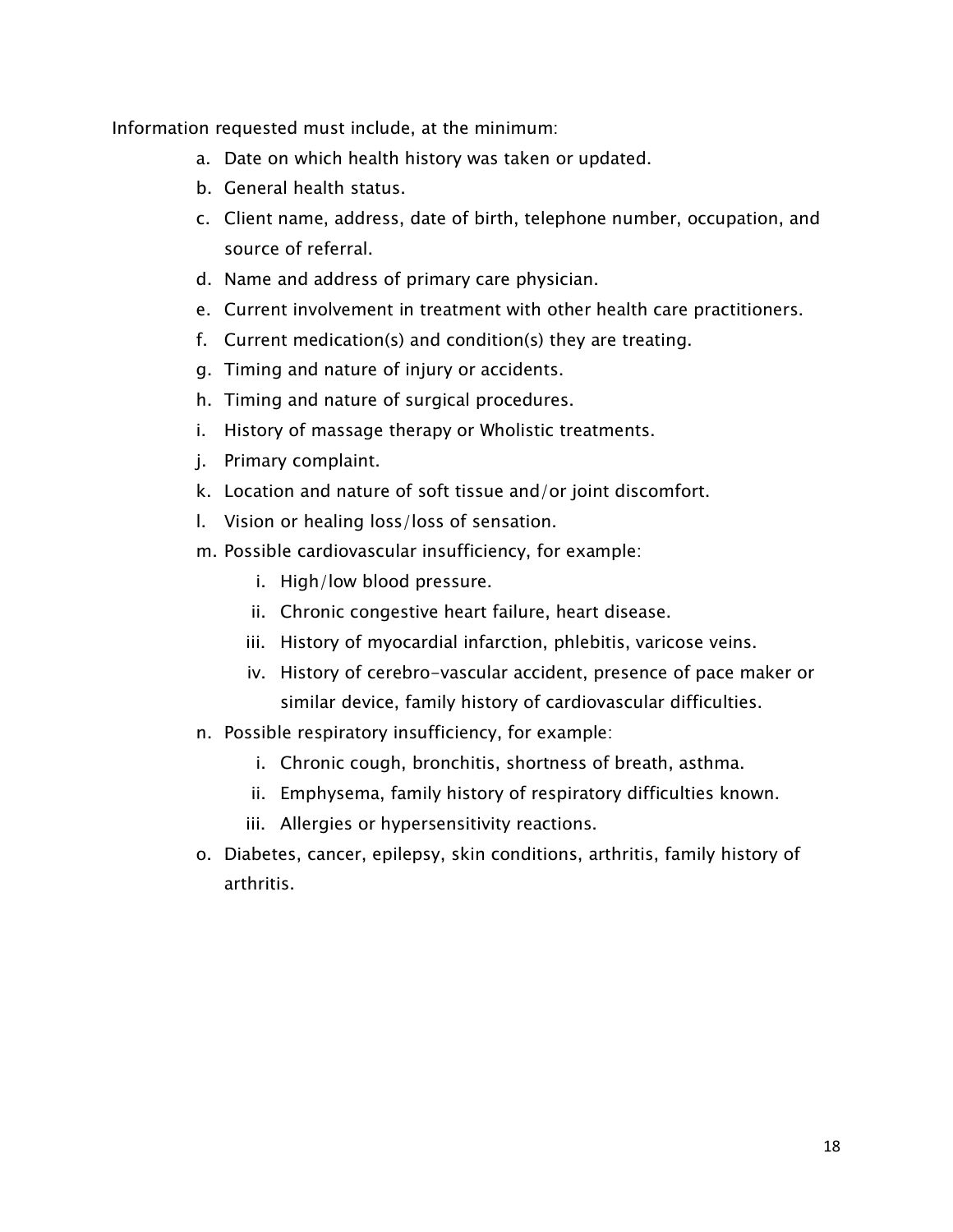## Presence of Infectious Conditions:

- Infectious skin conditions
- Infectious respiratory conditions
- Hepatitis
- HIV
- Herpes

#### Presence of other Conditions

- Pregnancy, gynecological conditions
- Other diagnosed diseases or medical conditions, for example: digestive conditions, hemophilia, osteoporosis, mental illness, etc…
- Presence of internal pins, wires, artificial joints or special equipment
- History of headaches or migraines.

#### Quality / Interpersonal:

- Inform the client of the need to inform you of any change in his/her health status.
- Inform the Client of the reason why an accurate health history is needed before treatment begins.
- Provide the Client with an opportunity to ask questions to better understand health history questions being asked.
- Inform the Client that all Client information is confidential and written authorization will be obtained prior to release of information.
- $\bullet$  Inform the Client that all Client information is confidential within the limits identified in the confidentiality statement in the Introduction.
- Any infectious diseases are recognized and routine and additional precautions are taken.

#### Timing:

- Before initial treatment begins.
- After a Client absence of one (1) year from the last treatment.
- Every year, at a minimum.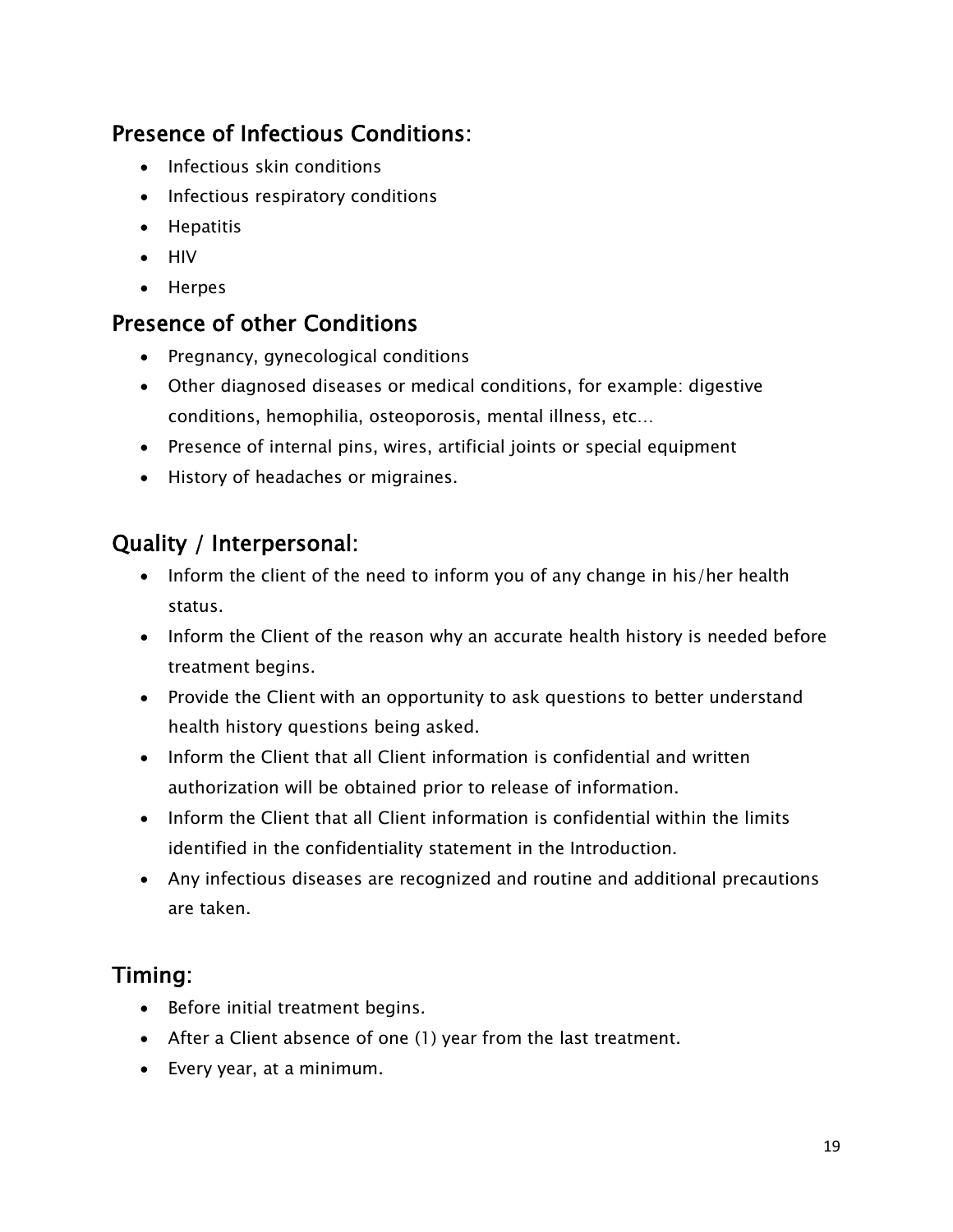## Safety:

- Inquire as to any allergies and/or sensitivity to hydrotherapy additives and lubricants that the Client may have.
- Any contraindications for massage therapy or massage therapy technique(s) are recognized.

## Treatment Records and Notes

#### Task:

Record the treatment provided to the Client.

# Quality / Technical:

Records include:

- Date, time and duration of treatment.
- Fee for treatment.
- Results from assessment techniques used by the therapist.
- Summary of techniques used and areas treated.
- Client reactions/feedback to treatment.
- Informed consent from the Client/substitute decision maker.
- Used and/or recommended remedial exercises, hydrotherapy applications and/or self-care.
- Updated health history and treatment information as obtained.

# Timing:

As soon as possible, within twenty-four (24) hours of treatment.

## Preservation of Health Care Records

Client records and files that do not belong to the therapist or practitioner and belong to a separate clinic or business, then that clinic or business is solely responsible for the preservation of the health care records.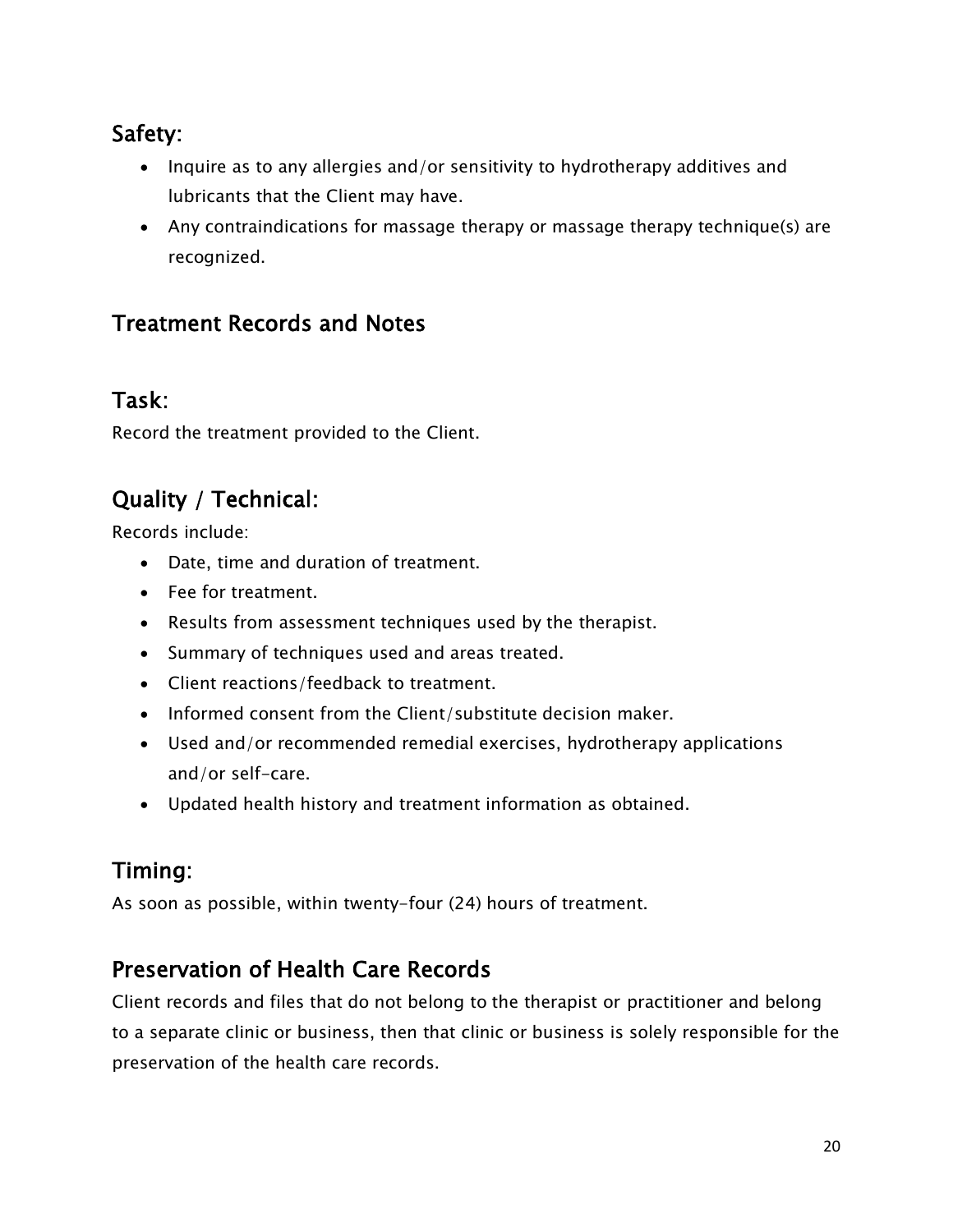When the records are the property of the Massage Therapist or Wholistic Practitioner, he or she shall ensure that Health Care Records remain in the treatment facility or place of business until it is necessary to destroy or transfer the records.

A Therapist or Practitioner shall retain Health Care Records in a safe and secure place for at least ten (10) years after the date of the last treatment entered in a Clients record, except where:

- The Record is of a child under eighteen (18) years of age, in which case the ten (10) year period begins the day after the child's eighteenth (18<sup>th</sup>) birthday, or
- The Record is of a person over the age of eighteen (18) who is mentally incompetent, in which case that Record should be retained for the life of that client, or, at the end of ten (10) years after the mentally incompetent Client is restored to mental competency.

A Massage Therapist or Wholistic Practitioner may retain all Health Care Records for an indefinite period after the applicable minimum retention period of ten (10) years has elapsed.

After the applicable retention period of seven years has elapsed, and the Therapist or Practitioner elects to dispose of a Health Care Records, he/she may do so by:

- a. Effectively destroying the physical Records by utilizing a shredder or by complete burning, or
- b. Erasing information recorded or stored by electronic methods, such as on disks hard drives, external hard drives, clouds.

A Therapist or Practitioner may, with the Client's consent, transfer a Health Care Records to another Therapist/Practitioner, the Client or a Licensed Practitioner.

A Therapist or Practitioner shall make appropriate arrangements by the appointment of another Therapist or Practitioner as custodian to secure the Health Care Records.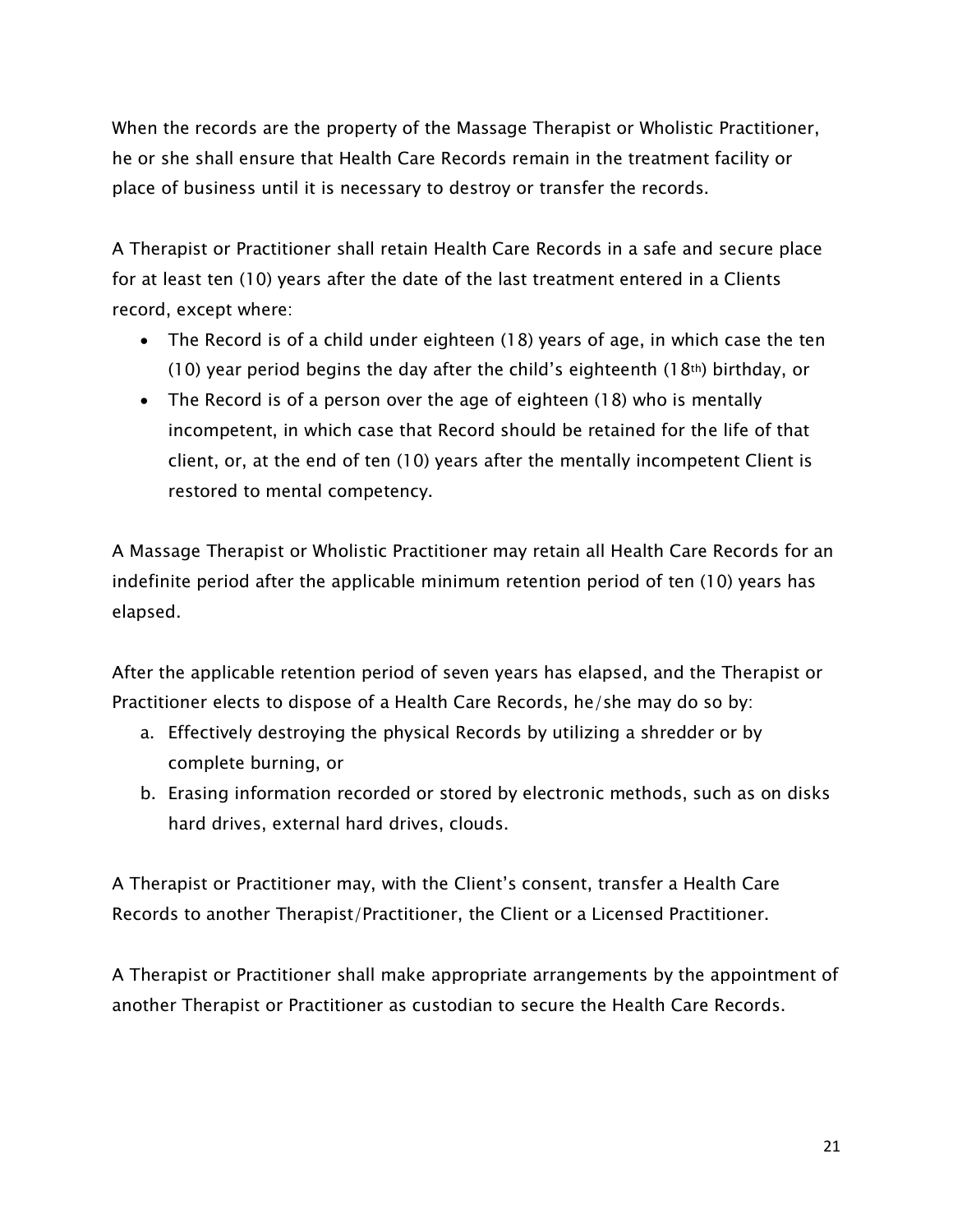## B. Client Access to Health Care Record

For the purposes of this section, "access to" means a Client's opportunity to examine his/her Health Care Record and obtain photocopies.

A Massage Therapist or Wholistic Practitioner who is in possession of a Health Care Record must allow a patient access to that Client's Health Care Record, unless the Client's physician is concerned that disclosure of the Health Care Record may result in significant harm to the safety, or mental or physical health of the Client, in which event, a written reason will be sent to the Client for refusal of access.

In a response to a Client's request for access to his/her Health Care Record should be done as soon as possible in a medical emergency, otherwise within thirty (30) days of the request by producing the original Health Care Record for inspection.

Where access is provided and a Client requests a copy of the Health Care Record, a copy shall be provided to the client and maybe charge the cost of photocopying that Health Care Record.

Access shall be provided to the Health Care Record of a child under eighteen (18) years of age to the person(s) having guardianship or custody of that child, except where:

- a. The child has requested that his/her guardian or the person who has legal custody of the child not be granted such access, and
- b. The Therapist or Practitioner is satisfied the child is of the age and maturity to understand the nature, consequences and anticipated benefits and risks of the treatment that is the subject matter of the Health Care Record.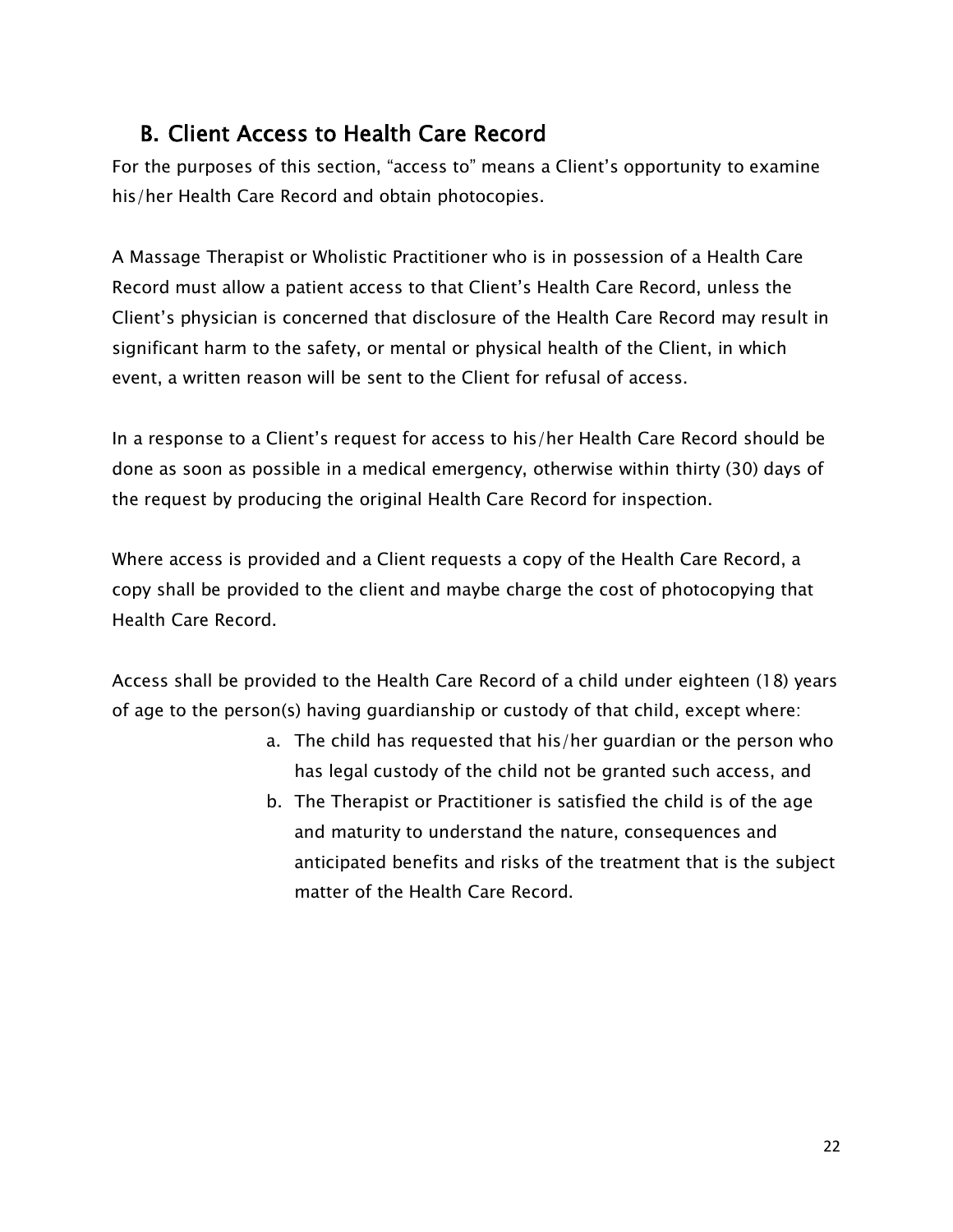#### <span id="page-23-0"></span>**5. Receipts**

#### Practices:

The Client is entitled to an official receipt for all payments made to the Therapist. Each receipt will include:

- Date
- Treatment given
- Fee charged
- Amount received and by what method
- Therapist's or Practitioner's name
- Title of profession
- Association name or abbreviation
- Membership number and other numbers required by insurance providers if applicable
- Signature
- Full name of the business with full address and contact information including phone number and/or email
- Any Canadian Revenue Agency taxation number, if applicable

No Massage Therapist or Wholistic Practitioner shall issue blank receipts to anyone for any purpose.

All receipts issued must be signed and delivered to the Client receiving the service.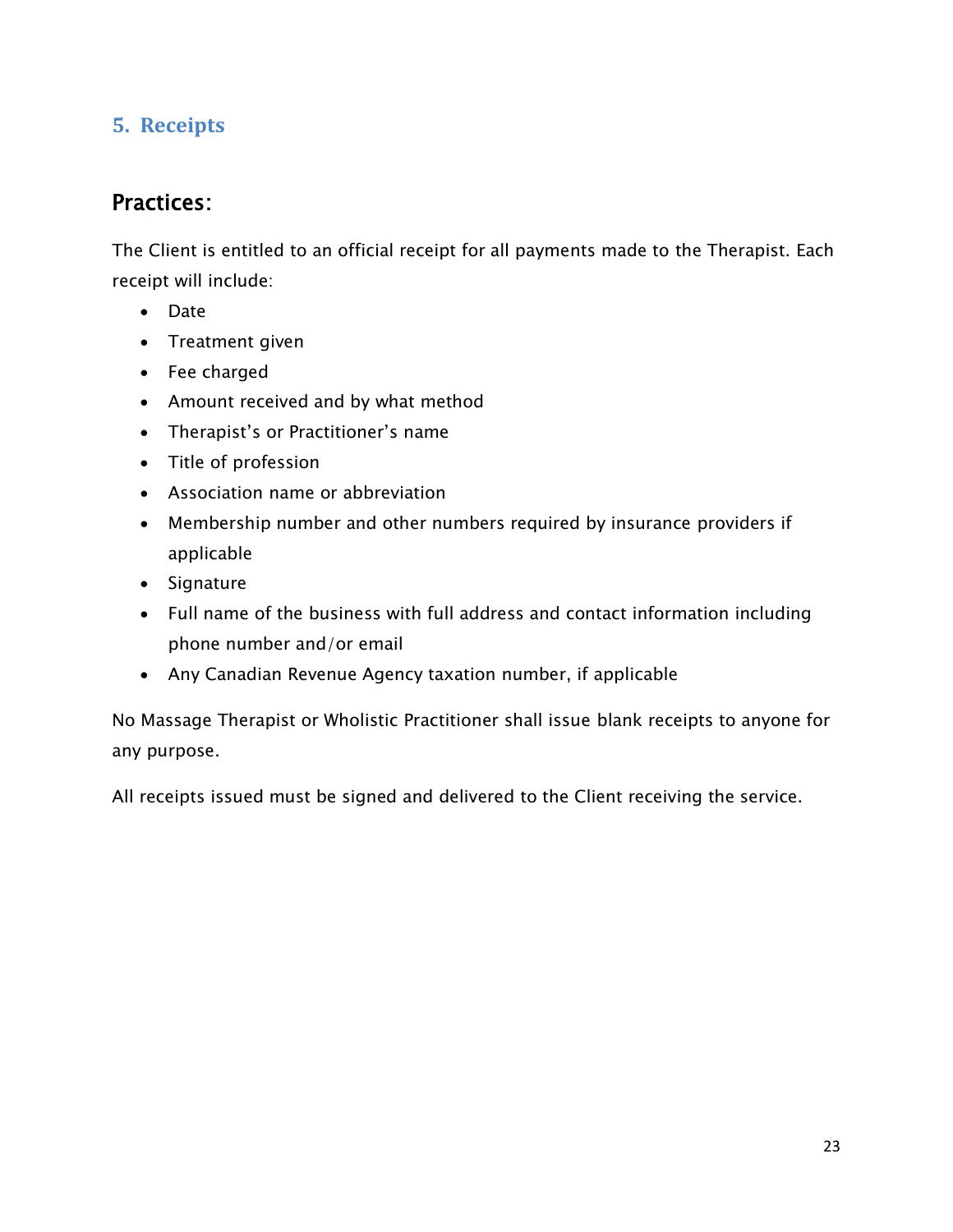#### <span id="page-24-0"></span>**6. Client Confidentiality**

A Massage Therapist or Wholistic Practitioner shall maintain confidentiality of Client information.

Disclosing relevant Client information verbally or by a copy of the Health care Record may be permitted when:

- a. The Client has directed the Therapist or Practitioner, verbally or in writing, to make that disclosure, or
- b. Required by law.

A Massage Therapist or Wholistic Practitioner shall ensure that all office and support personnel who have access to a Client's Health Care Record permanently undertake to maintain the confidentiality of Client information where enforceable.

#### <span id="page-24-1"></span>**7. Draping**

#### Policy:

It is incumbent upon the Therapist or Practitioner to assure the privacy and respect of the Client and to ascertain that the Client feels comfortable, safe and secure with the draping provided.

The Client may choose to be fully draped and/or clothed throughout the treatment.

The Client must give verbal consent before the Therapist undrapes the breasts. The genitals, perineum or anus are never undraped.

Consent of the Client is required to work on any part of the body, regardless of whether the Client is full draped or partially draped.

#### Conditions:

Given the Client is positioned or requires re-positioning for the treatment and the use of sheets or linens and draping is required.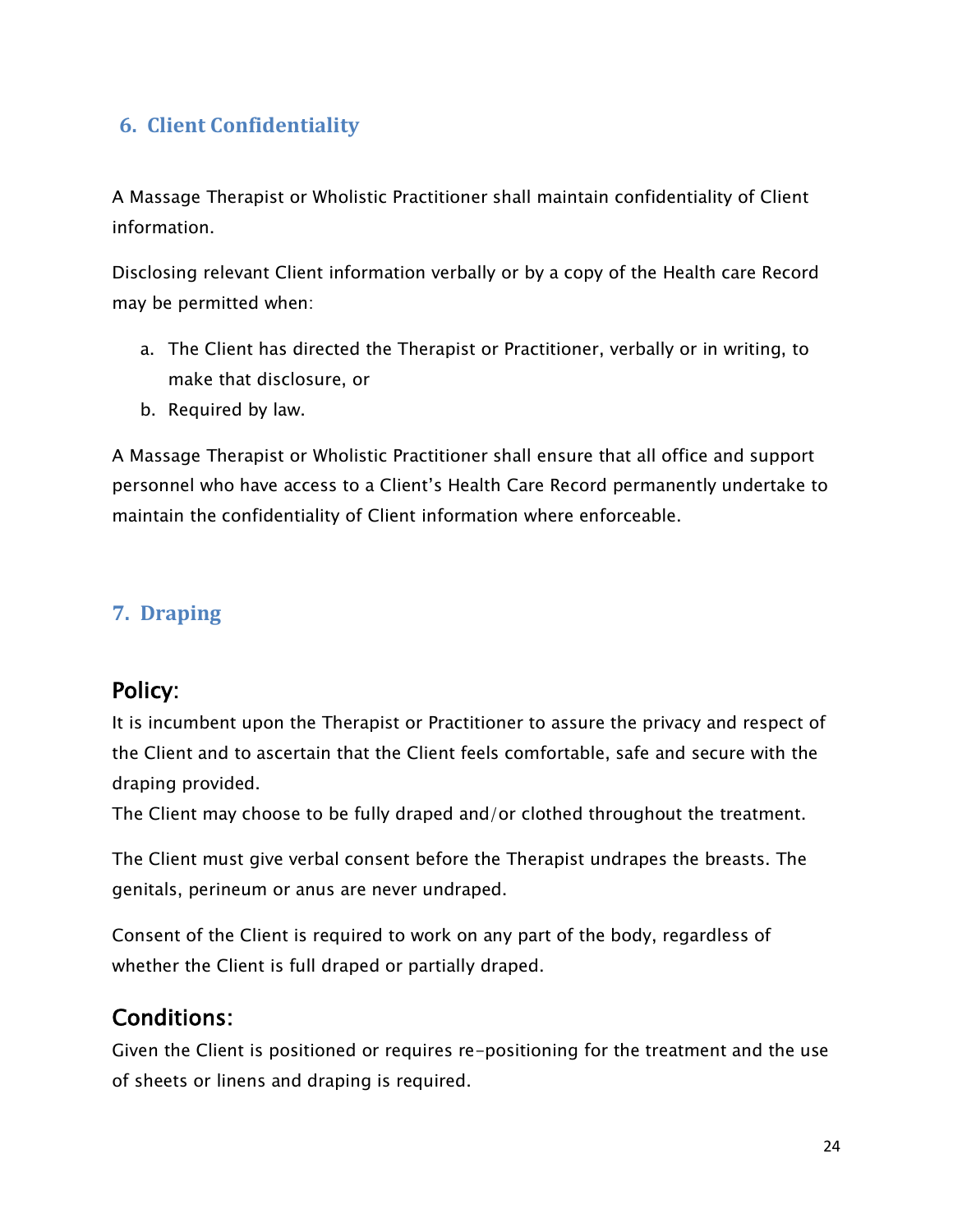## Task:

Undrape the Client for treatment and instruct and/or assist the Client to change position.

# Quality / Technical:

- The draping is secured.
- If the Client requests that the draping be rearranged for his/her comfort, you accommodate the request as long as you are not uncomfortable with any body parts being exposed.
- Female breasts are not exposed except when being treated in accordance with special consent for a treatment specifically for this area.
- The Client's genitalia or gluteal cleft are not exposed.
- Notwithstanding all the above, it is acceptable for a female client to be so exposed within the circumstances of labour or child delivery, if the accommodation is required to effectively deliver massage therapy services requested by the Client or her designate.
- The Client or her designate directly request this accommodation.
- The Therapist has ensured that consent is properly obtained with the accommodation recorded.
- All reasonable efforts continue to be made by the Therapist to ensure privacy and respect for the Client.
- Infants may be treated in an undraped fashion with consent of parent or substitute decision maker.
- The Client is informed on why and how to change position.
- The sheets and pillows are secured for Client comfort.
- Secure the top sheet to ensure Client's body is not exposed at any time.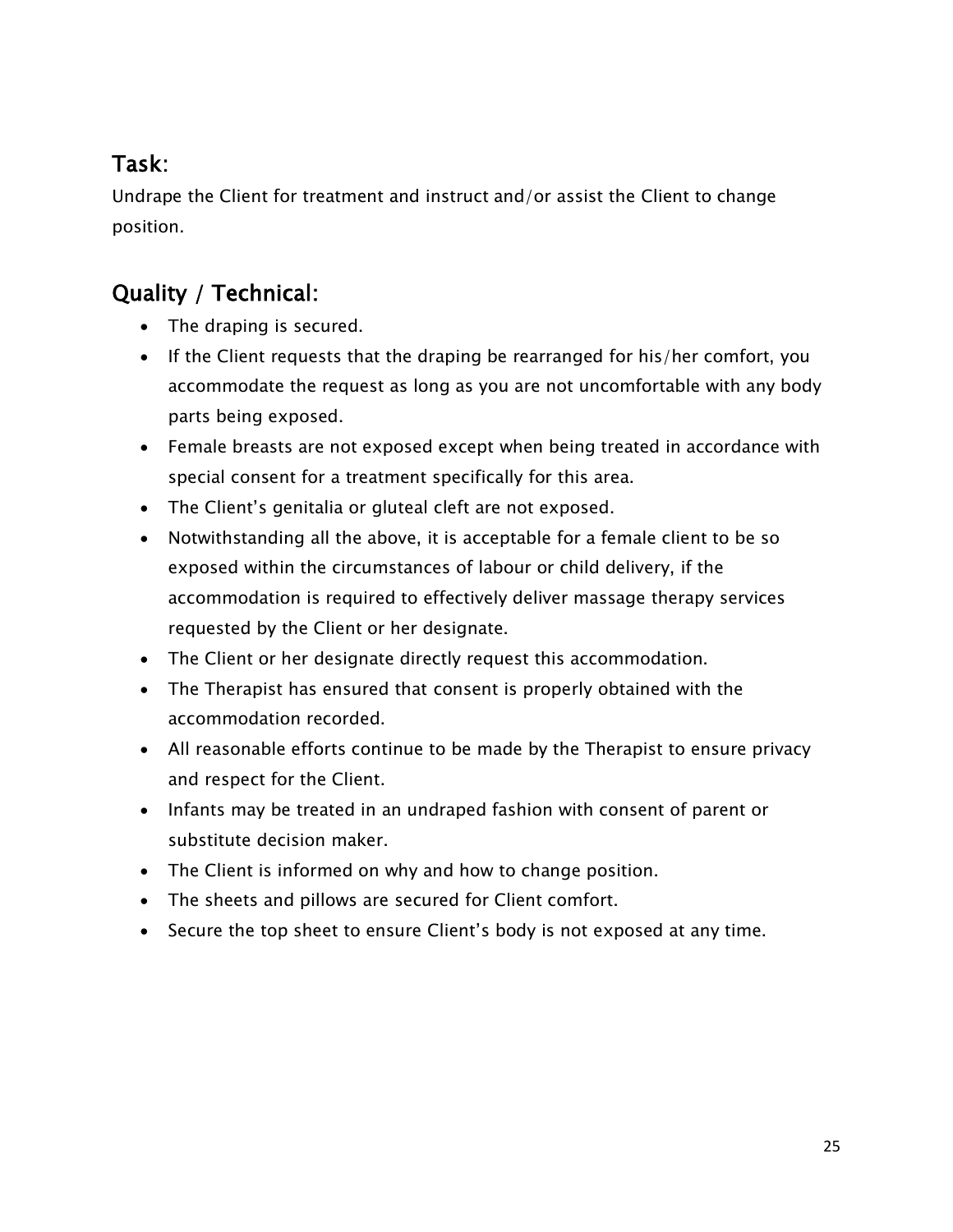## Quality / Interpersonal:

- Inform the Client of what area of the body you will uncover and treat before uncovering.
- Inquire as to the Client's comfort and adjust support as necessary.
- $\bullet$  Instruct and/or assist the Client to change position.
- The Client is asked about his/her level of comfort after he/she is in the new position.
- All efforts are made to maintain respectful privacy of the Client by use of covering, while assisting him/her to change position.

#### Safety:

Ensuring the Client does not fall from the treatment equipment while changing position.

Special Notes: Depending on the treatment and what the modality the client is being treated with, the Client may not need to remove any clothing and therefore draping may not be required. The Therapist or Practitioner will make all efforts to ensure the Client is comfortable and provide a blanket and pillowing if needed by the Client for comfort.

#### <span id="page-26-0"></span>**8. Ethical Conduct**

#### Policy:

A Massage Therapist or Wholistic Practitioner shall not take advantage of a Client's vulnerabilities for the Therapist's or Practitioner's sexual, emotional, social, political, or financial interest or benefit.

A Massage Therapist or Wholistic Practitioner shall not contravene the Human Right Act or the Human Rights Code, as amended from time to time.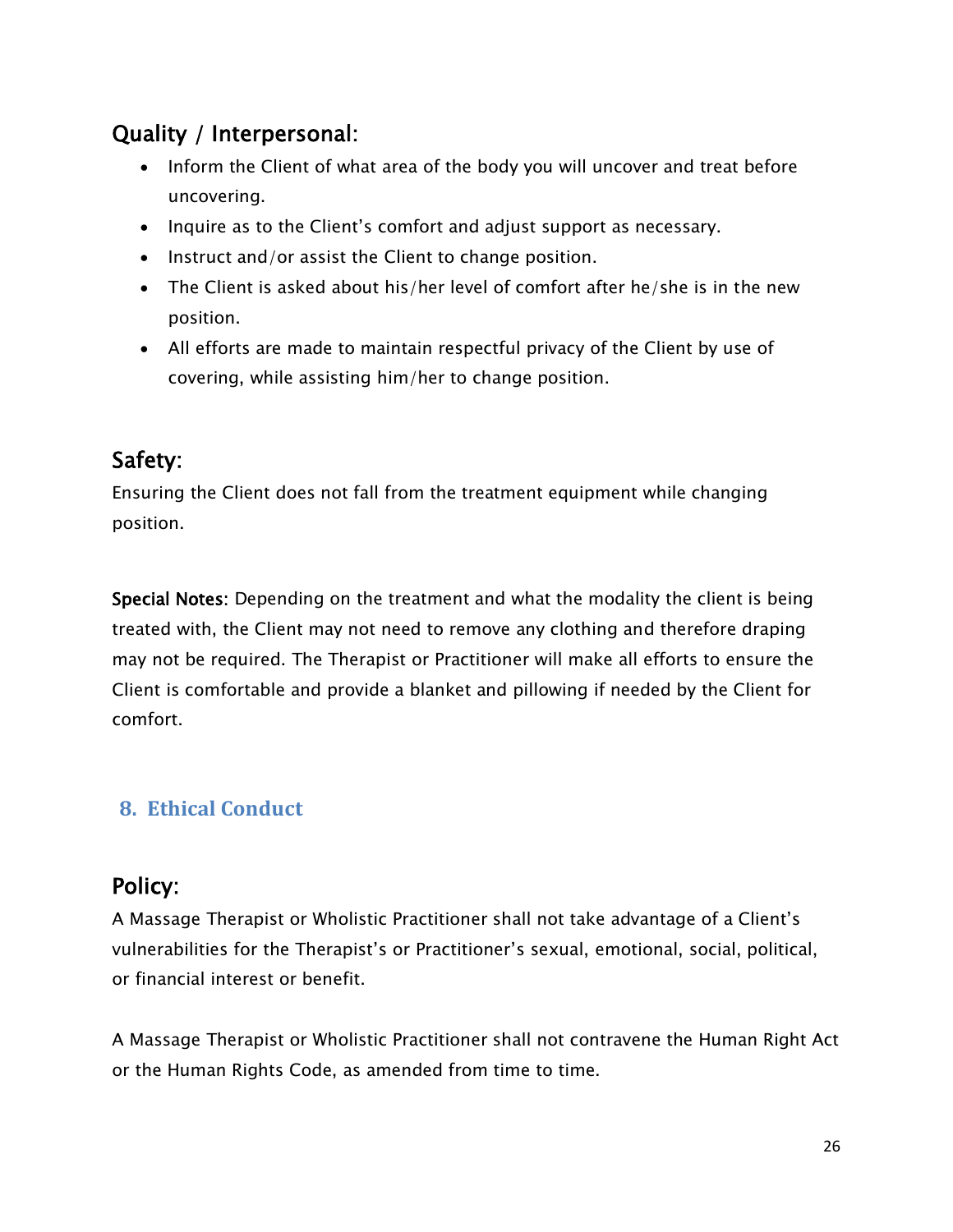#### General Duty to the Public:

A Massage Therapist or Wholistic Practitioner shall:

- Comply with all Federal, Provincial and Municipal laws and regulations pertaining to the business and practice of Massage Therapy or their Wholistic Practice.
- Act in an honest, professional and courteous manner towards all persons.

#### General Duty to the Professions:

A Massage Therapist or Wholistic Practitioner shall uphold and advance the honour, dignity and credibility of their profession and, without limiting shall:

- Use his/her knowledge and skill to improve the health and well-being of others.
- Respect the honour, dignity and credibility of other professionals.
- Promote harmonious working relationships with other professionals.
- Refrain from undue criticism of the qualifications or the therapies provided by other Massage Therapists or Wholistic Practitioners or other Licensed Practitioners.
- Avoid competition for patients or professional services by methods that adversely affect the honour, dignity or credibility of the profession.
- Avoid comparing his/her competence or Client outcomes to those of other Therapists/Practitioners or Licensed Practitioners.
- Refrain from entering into a contract with any person or organization that diminishes the honour, dignity or credibility of the profession.
- Abide by the Human Rights Act and Human Rights Code, as amended from time to time, in any dealings with Licensed Practitioners and other Therapists/Practitioners, including selection of a Locum.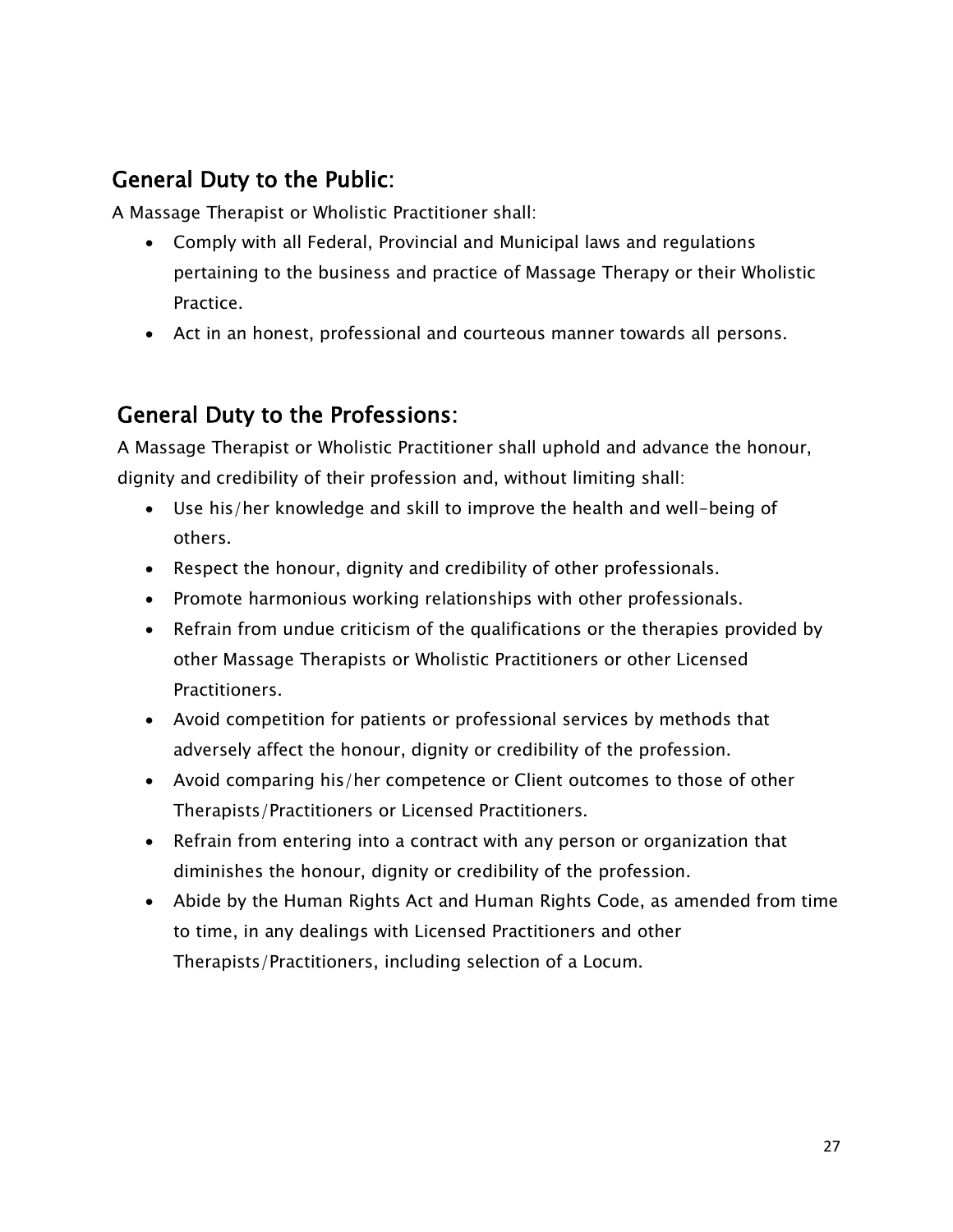# Sexual and Abusive Conduct:

A Massage Therapist or Wholistic Practitioner shall not:

- Engage in sexual conduct with a patient.
- Engage in sexual conduct with a former patient within three months of termination of massage therapy.
- Make any inquiry into a Client's sexual history, unless such an inquiry is directly related to the assessment of treatment of the Client's condition.

## Sexual

Sexual abuse is any sexual activity or sexual touching to which you do not consent. Some kinds of sexual abuse are against the law in Canada.

- Forcing the Client to have sex.
- Unwanted sexual touching, sexual relations without voluntary consent, or the forcing or coercing of degrading, humiliating, or painful sexual acts.
- Forcing the Client to perform certain sex acts.
- The improper exposure of a child to sexual contact, activity or behaviour.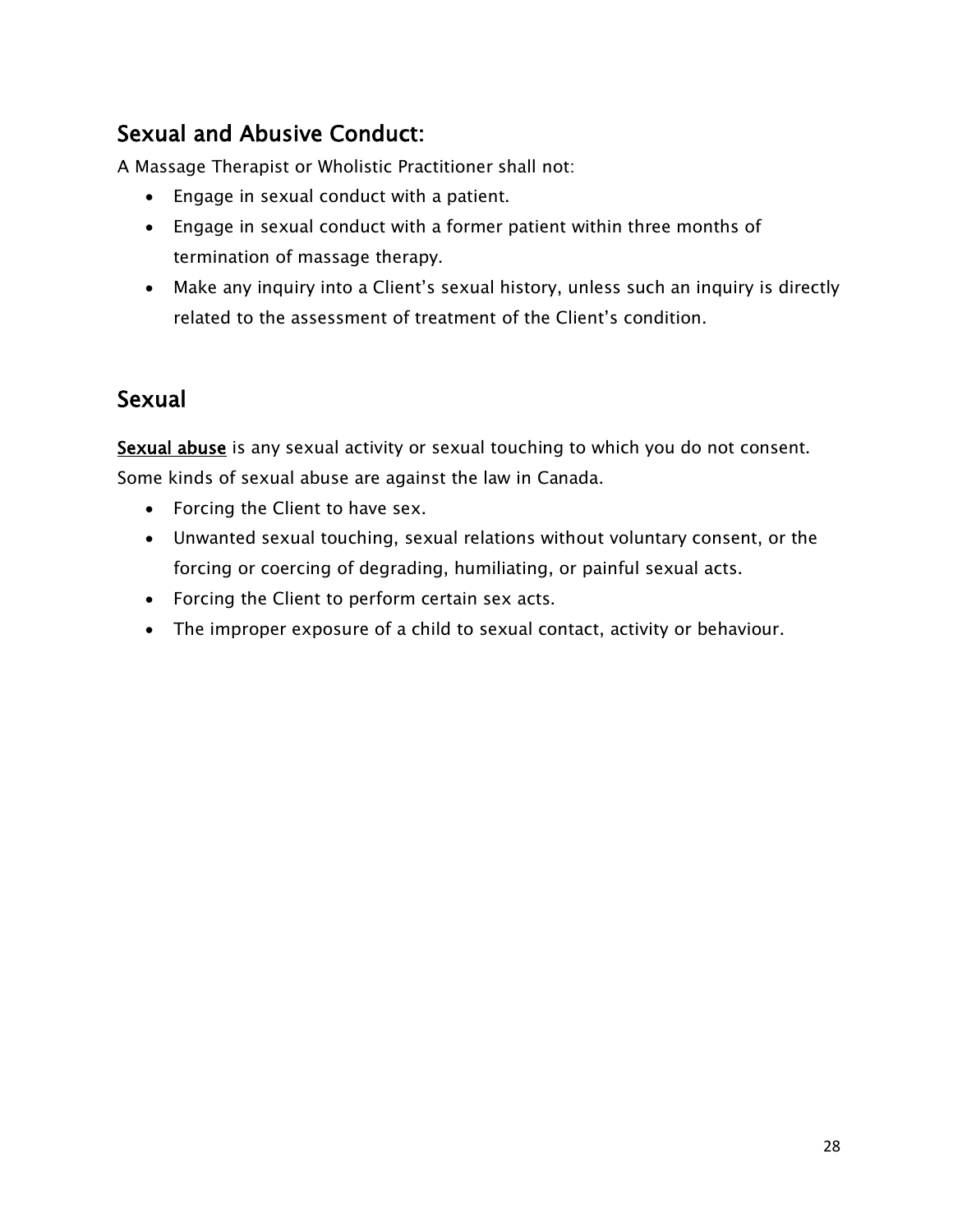Sexual impropriety in a professional relationship is any behaviour, gestures or expressions that are seductive or sexually demeaning to the Client.

- Inappropriate procedures, including by not limited to:
	- o Disrobing or draping practices that reflect a lack of respect for the Client's privacy.
	- o Deliberately watching the Client dress or undress.
- Inappropriate comments about or to the Client, including, but not limited to:
	- o Sexual comments about the Client's body or underclothing.
	- o Making sexualized or sexually demeaning comments to the Client
	- o Criticism of the Client's sexual orientation.
	- o Discussion of potential sexual performance.
	- o Conversations regarding the sexual preferences or fantasies of the Client or the Massage Therapist or Wholistic Practitioner.
	- o Requests to date the Client.
	- o Kissing of a sexual nature.
- Therapist Client sex, whether initiated by the Client or the
	- Therapist/Practitioner and where one or both are engaging in any conduct with the Client that is sexual or may reasonably be interpreted as sexual, including but not limited to:
		- o Genital to genital contact.
		- o Oral to genital contact.
		- o Oral to oral contact (except CPR).
		- o Oral to breast contact.
		- o Touching or undraping the genitals, perineum or anus.
		- $\circ$  Touching or undraping the breasts for any purpose other than appropriate treatment, or where the Client has refused or withdrawn consent.
		- o Encouraging the Client to masturbate in the presence of the Therapist/Practitioner.
		- $\circ$  Masturbation by the Therapist/Practitioner while the Client is present.
		- o Masturbation of the Client by the Therapist.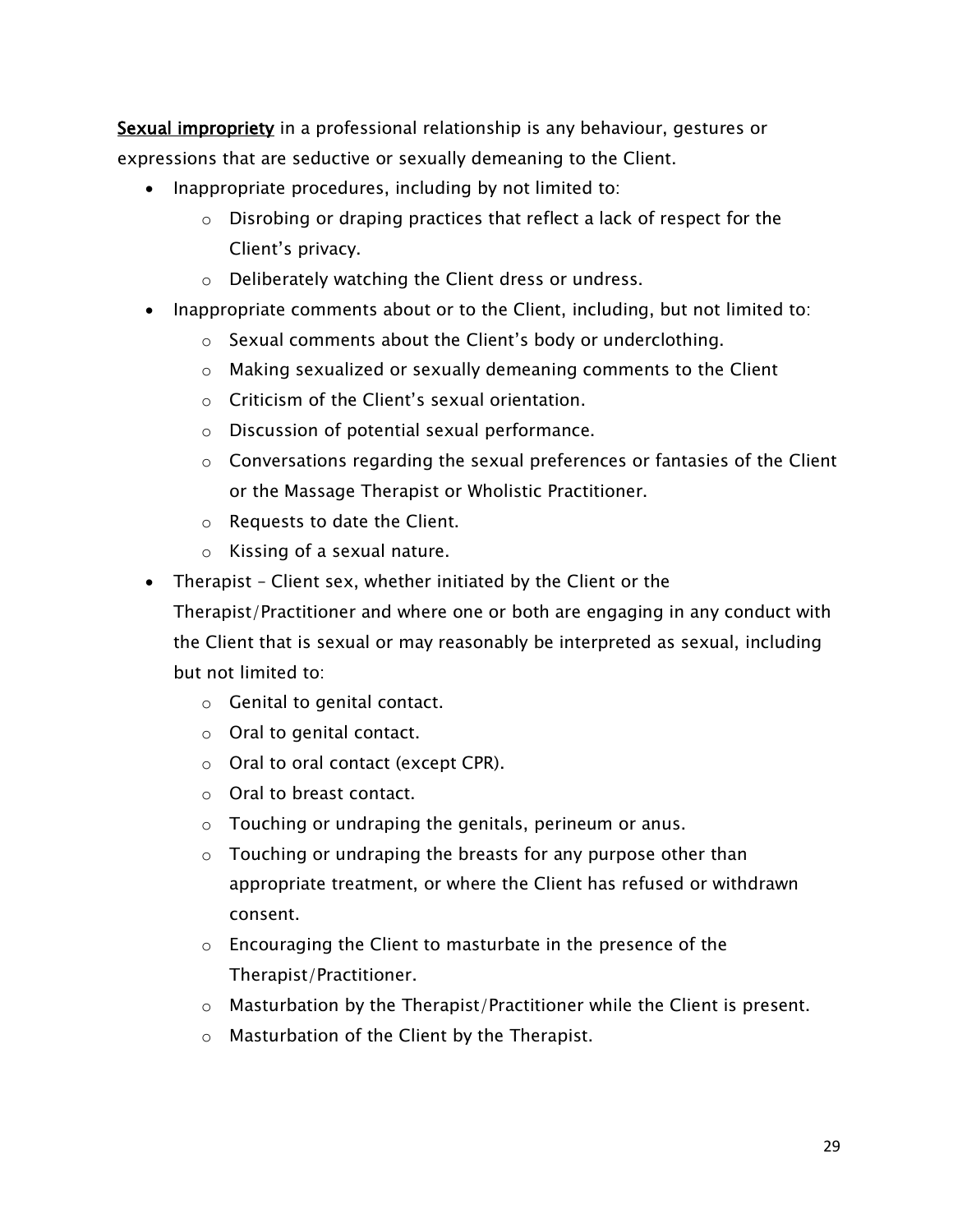## Personal and Potentially Sexual Relationships

Sometimes there can be situations where a personal and potential sexual relationship can develop between a Massage Therapist or Wholistic Practitioner and a Client. At no point should a sexual or dating relationship take place while the Client is still under the professional care of the Therapist/Practitioner.

In the event that this situation should begin to develop, the Therapist/Practitioner must end the professional relationship with the Client immediately. The Therapist or Practitioner will allow for a minimum of three months after the professional relationship has ended to begin a personal dating or sexual relationship with the former Client.

## Verbal Abuse

Verbal abuse can include insults, name-calling and put-downs. Some kinds of verbal abuse include but are not limited to:

- Name-calling or saying things to embarrass or shame the Client.
- Constant criticism.
- Yelling or shouting.

#### Physical Abuse:

Physical abuse can range from smaller actions to very severe things that can threaten the Client's life. Physical abuse is assault. Assault is when someone purposely uses or tries to use force against another person, without that person's consent.

Acts of physical abuse include but are not limited to:

- Pushing, shoving, pinching, grabbing, hitting, punching, slapping, or kicking.
- Physical restraint or blocking, throwing an object at the Client.
- Any unwanted physical touching.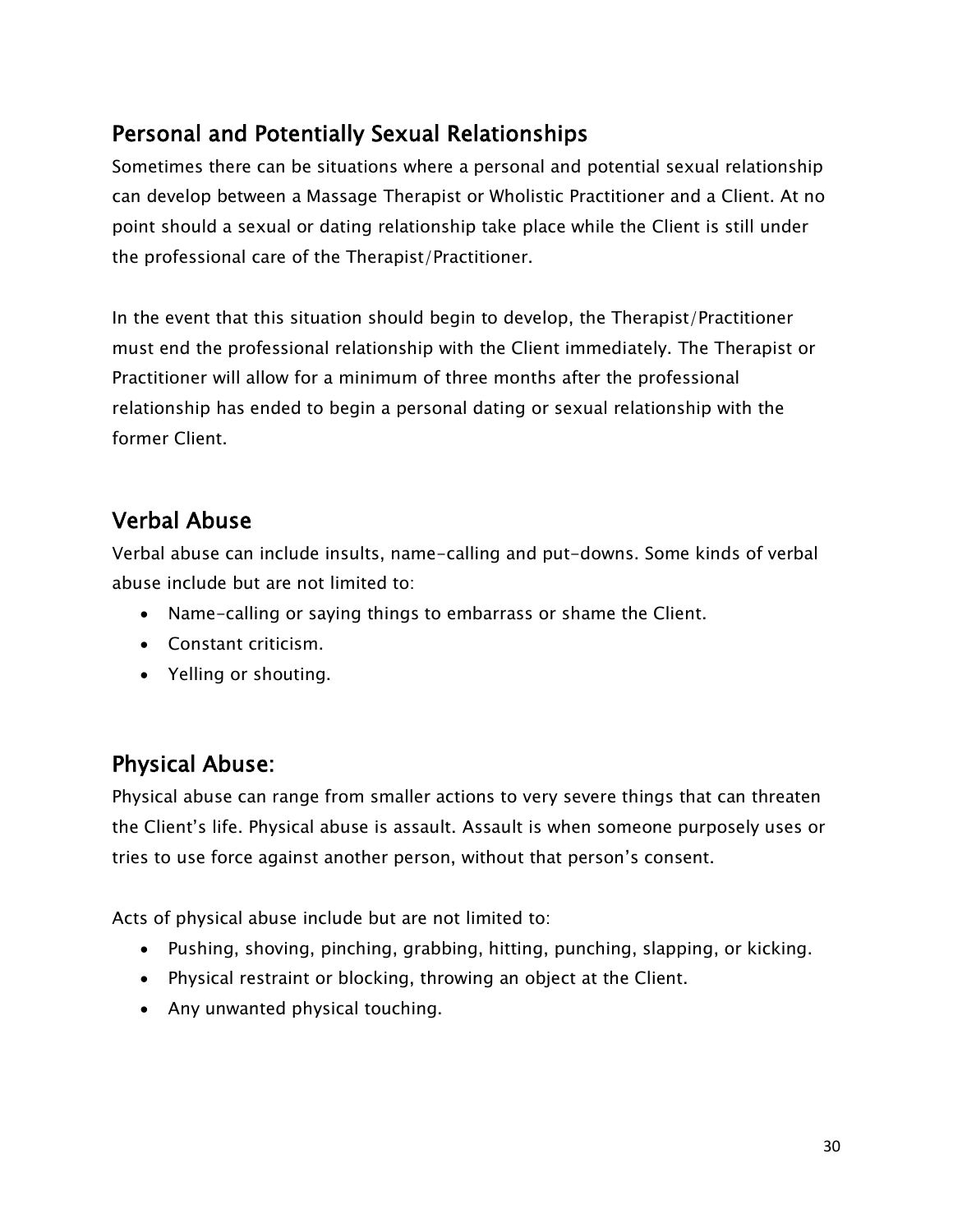#### Practicing While Impaired:

A Massage Therapist or Wholistic Practitioner shall not practice when their ability to practice is impaired by drugs, alcohol, a physical or mental ailment, emotional disturbance or addiction to any substance.

#### Guarantees of a Cure Prohibited:

A Massage Therapist or Wholistic Practitioner shall not claim that a treatment, or use of certain equipment, will provide a cure, nor shall a guarantee be made of therapeutic value to a Client.

## Conflict of Interest:

A Massage Therapist or Wholistic Practitioner shall make every effort to avoid a conflict of interest while providing treatment or carrying out any other professional duty.

If a conflict of interest with a Client should exist, the Massage Therapist or Wholistic Practitioner shall:

- Immediately disclose the nature of that conflict to the Client.
- Document this disclosure.
- Resolve the conflict of interest in consultation with the Client which may result in the termination of the therapeutic relationship with the Client or otherwise.

#### Use of Email, Texting and Cell Phones

During the course of having a Massage Therapy or Wholistic business, the use of email, texting and cell phone use may be warranted and required.

At no time during a treatment or while the Therapist/Practitioner has been engaged to treat the Client and during a treatment time, shall the Massage Therapist or Wholistic Practitioner use email, text or use a cell phone unless for emergency purposes only.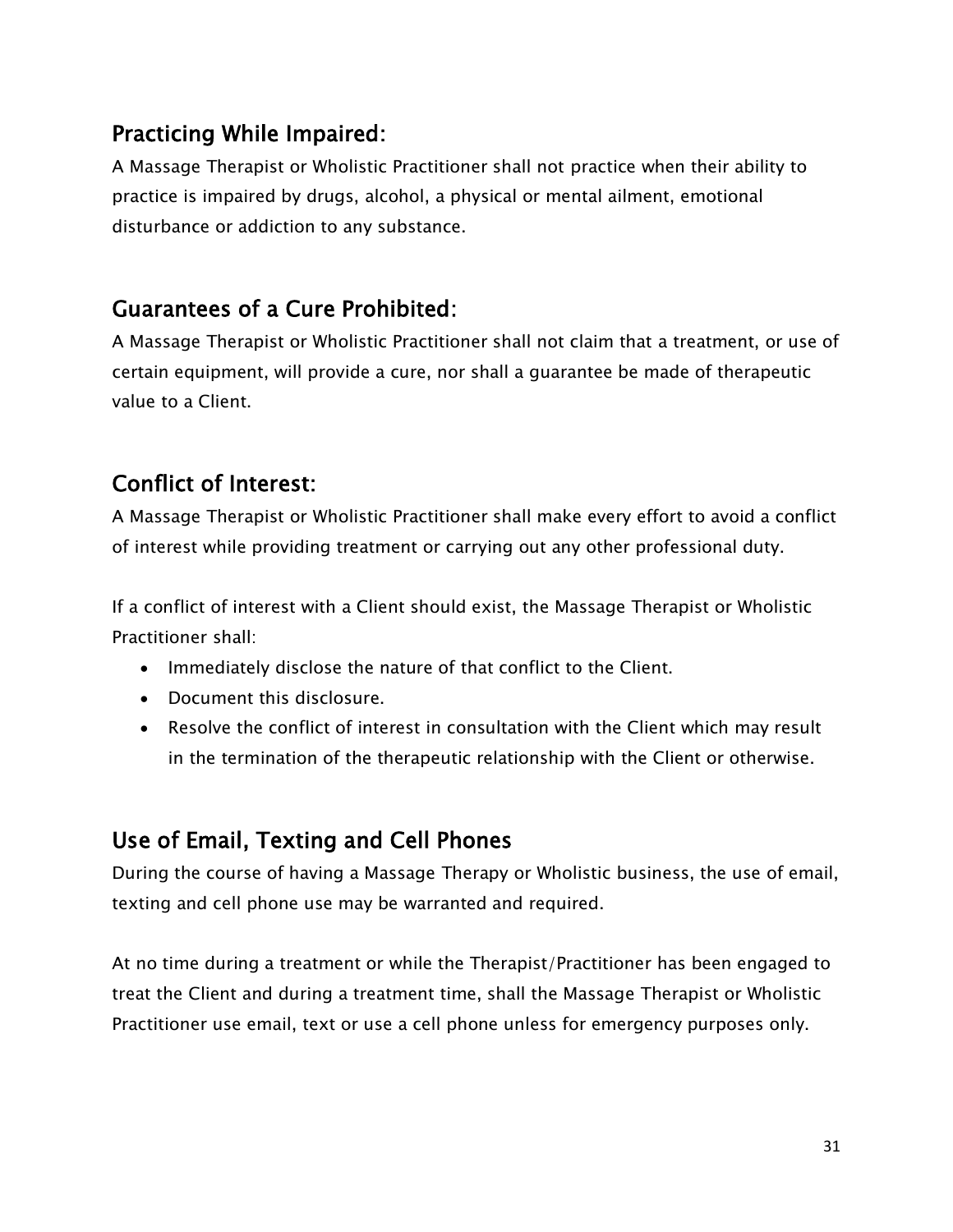#### Professional Boundaries:

Professional boundaries are defined as the space between the Massage Therapist's or Wholistic Practitioner's power and the Client's vulnerability.

The Massage Therapist or Wholistic Practitioner therefore, is responsible for setting and communicating to the Client the boundaries of the professional relationship.

Boundaries are the limits which allow a Therapist or Practitioner to connect safely and professionally with a Client.

They are always based on the Client's needs, not the Client's wants.

A boundary violation occurs when a Therapist or Practitioner places his/her own needs ahead of the Client's needs. The result is the Therapist or Practitioner gains personally or professionally at the Client's expense.

#### Reporting of Members:

If a Member has reasonable grounds to believe that another Member is involved in any of the following the member shall, within a reasonable prompt time, submit a written report to the Board of Directors.

- Committed an act of Professional Misconduct.
- Engaged in Sexual Conduct with a Client.
- Treated Clients while the Therapist's or Practitioner's ability to do so was impaired by drugs, alcohol, a physical or mental ailment, emotional disturbance or addition to any substance.
- Engaged in any unsafe, unethical or illegal activity related to the practice of their modality.
- Permitted his/her office or clinic to be used for an unlawful purpose.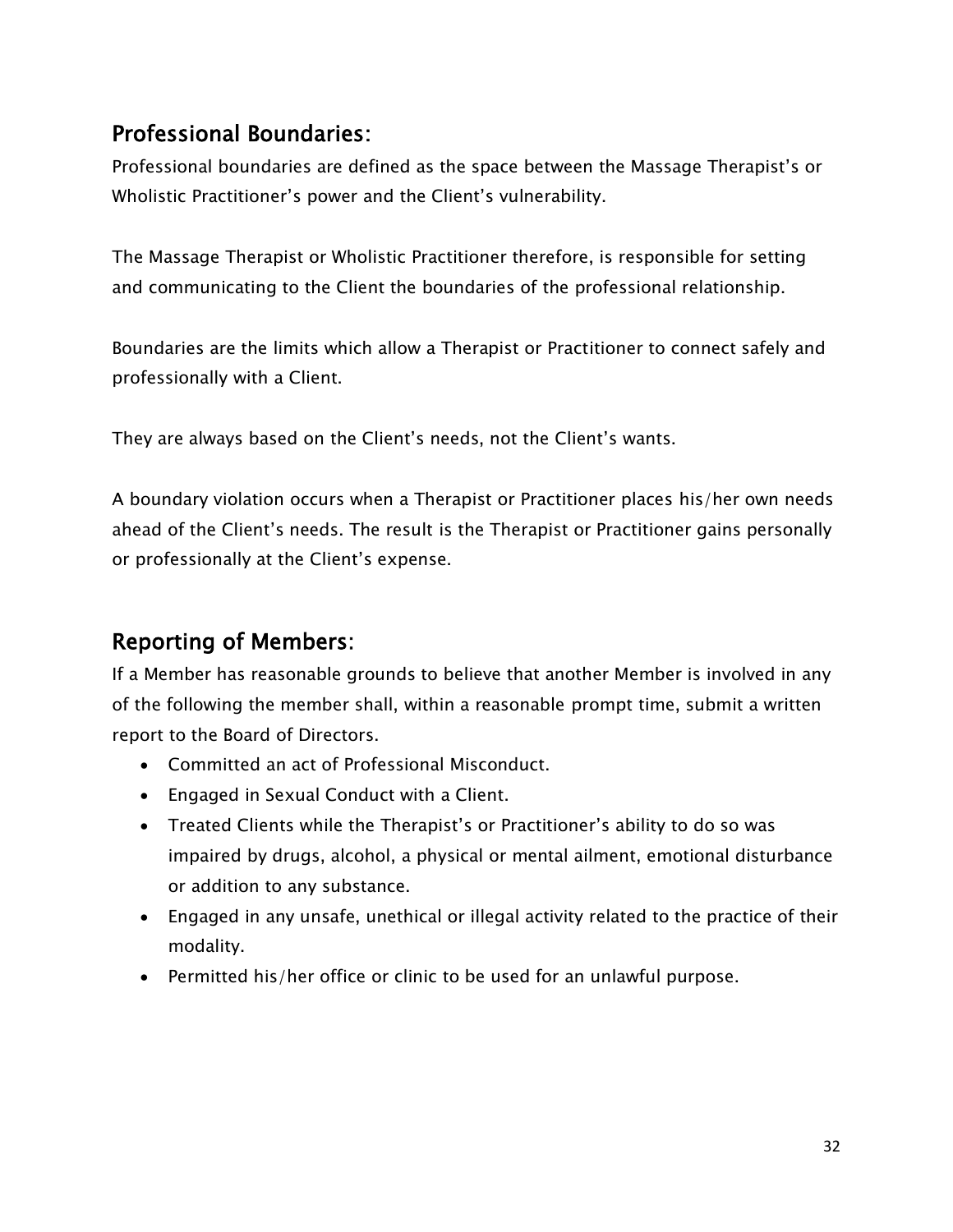#### Written Report Requirements:

The protocols to make a complaint or report are found within the Policy and Procedures of the Association.

- The name of the Therapist or Practitioner filing the report.
- The name of the Therapist or Practitioner who is the subject of the report.
- Details of the alleged professional misconduct, prohibited sexual conduct, incompetence, or incapacity, including the sources of information relied upon.
- The identity of any Client involved, after the Therapist/Practitioner has obtained the Client's consent to disclosure their identity to the Board of Directors.

#### <span id="page-33-0"></span>**9. Discharge of a Client**

#### Conditions:

The following are considered appropriate situations where a client may be discharged from the treatment care of a Massage Therapist or a Wholistic Practitioner:

- The goals of the treatment plan have been met or cannot be met.
- If the needs of the Client are beyond the skill, abilities or Scope of Practice of the Massage Therapist or Wholistic Practitioner.
- If the Client is abusive.
- If the treatment may be compromised due to the uncomfortable nature and relationship of either the Client or the Therapist/Practitioner that may create an environment of transference.
- If the Client and Massage Therapist or Wholistic Practitioner concludes they wish to have a personal and potential dating or sexual relationship.

#### Task:

Discharge the Client.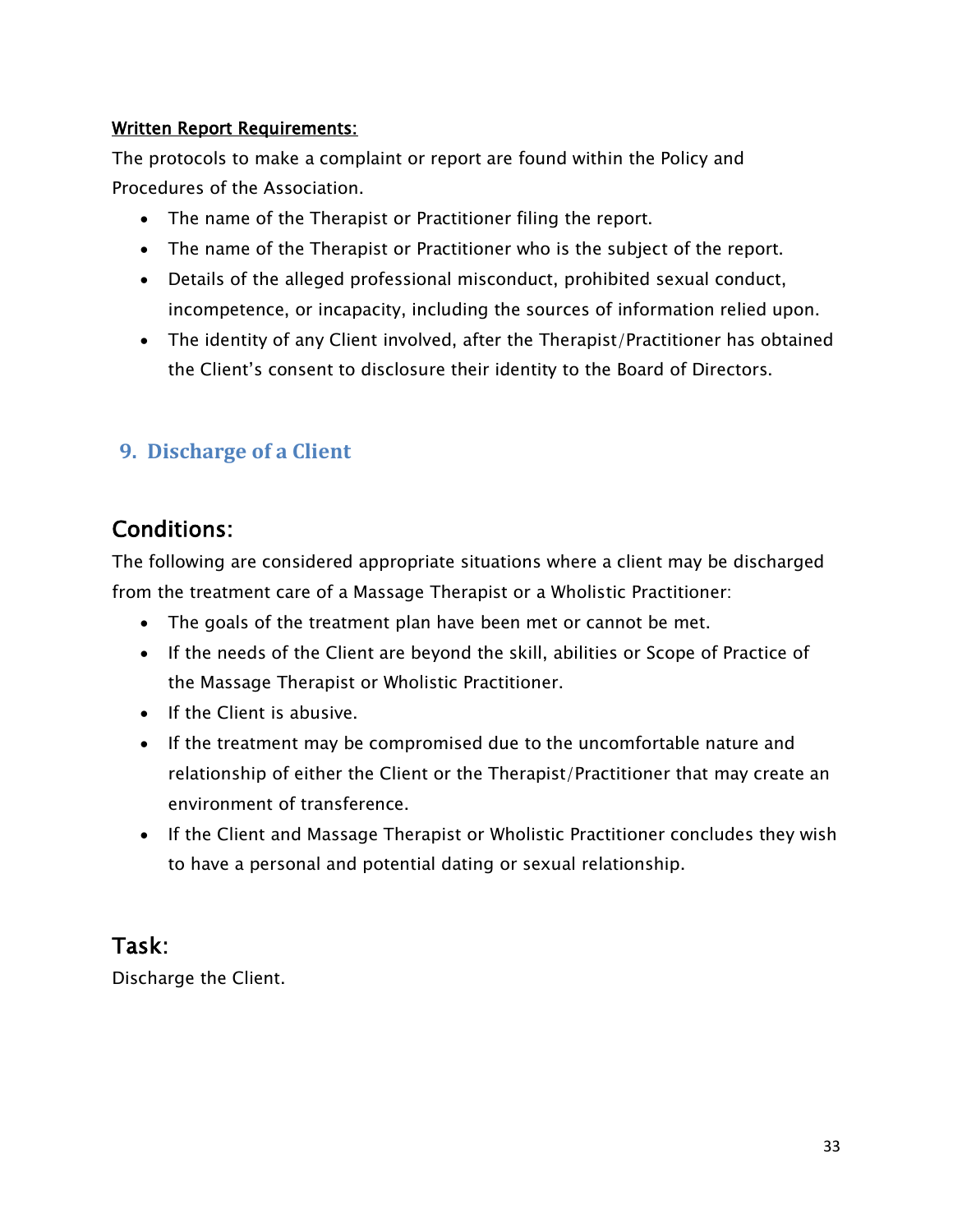## Quality / Technical:

- A referral is arranged prior to discharge if necessary or appropriate.
- The Client files are transferred or stored according to the Client's wishes.

#### Quality / Interpersonal:

- Explain to the Client the reason for the discharge.
- The discharge discussion is initiated before or after the final treatment but not during the treatment.
- The Client is given an opportunity to ask questions.

#### Timing:

Sufficient notice is given to the Client.

#### <span id="page-34-0"></span>**10. Professional Development**

The Massage Therapist will maintain and enhance their practical and theoretical knowledge through professional development of the individual's practice and adhere to the Continuing Education Program established by their Association.

The Massage Therapist will display or make available any certificates obtained for attendance, training, and successful completion of professional development courses when the subject matter is included in their practice.

The Massage Therapist will maintain current certification in Standard First Aid and Cardiopulmonary Resuscitation (CPR), Level A or C.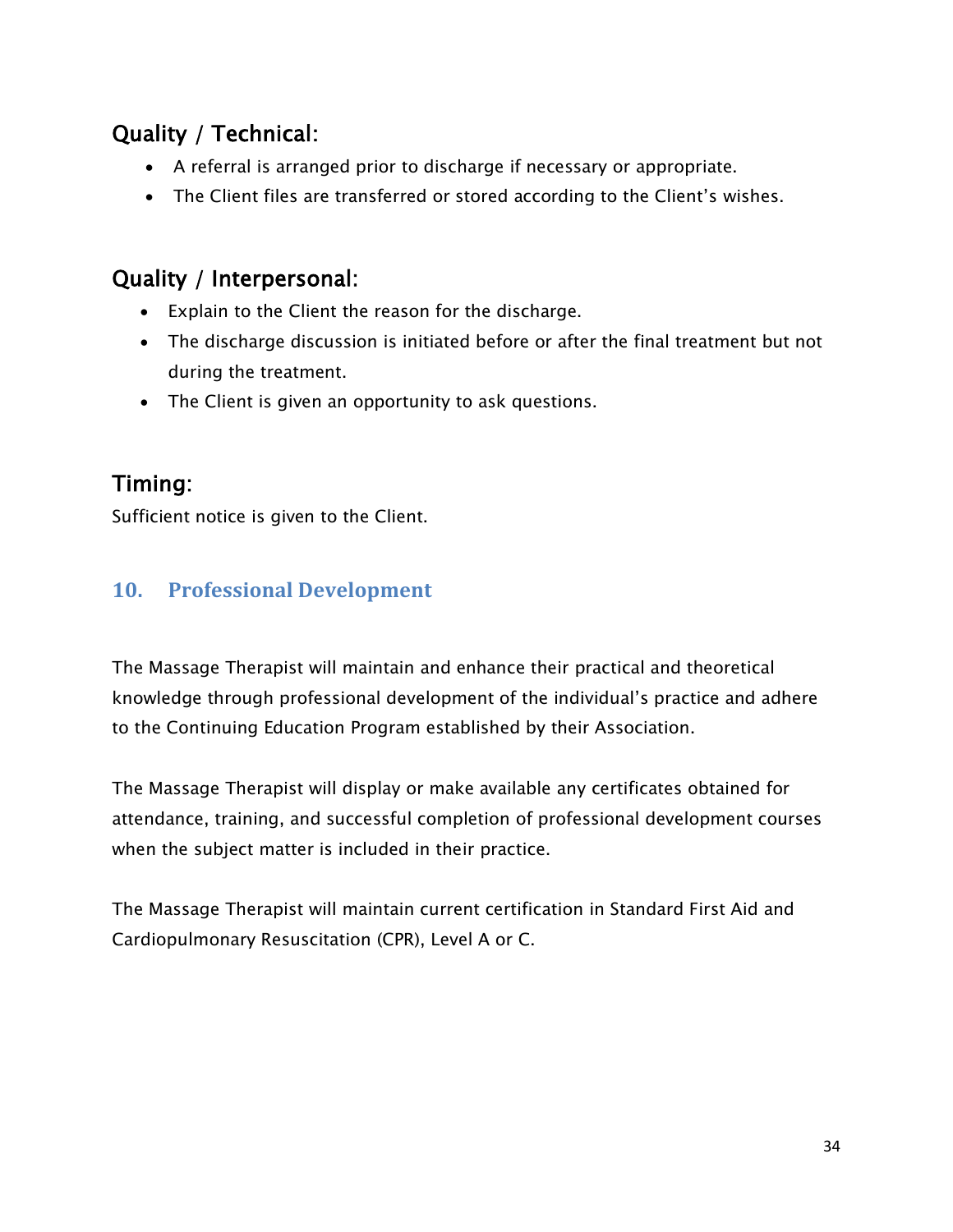#### <span id="page-35-0"></span>**11. Business Practices**

A Massage Therapist or Wholistic Practitioner shall be found to be in violation of the Standards of Practice if any of the following may occur and may also be subject to disciplinary action.

#### Record Keeping

- Failing to keep records as required.
- Falsifying a record relating to the Member's practice.
- Failing, without reasonable cause, to provide a report or certificate relating to an examination or treatment performed by the Member, within a reasonable time, to an insurance company where direct billing or paper receipts have been issued and submitted for treatment or by the Association when a request has been made for such a report or certificate.
- Signing, or issuing in the Member's professional capacity, a document that the Member knows contains a false or misleading statement.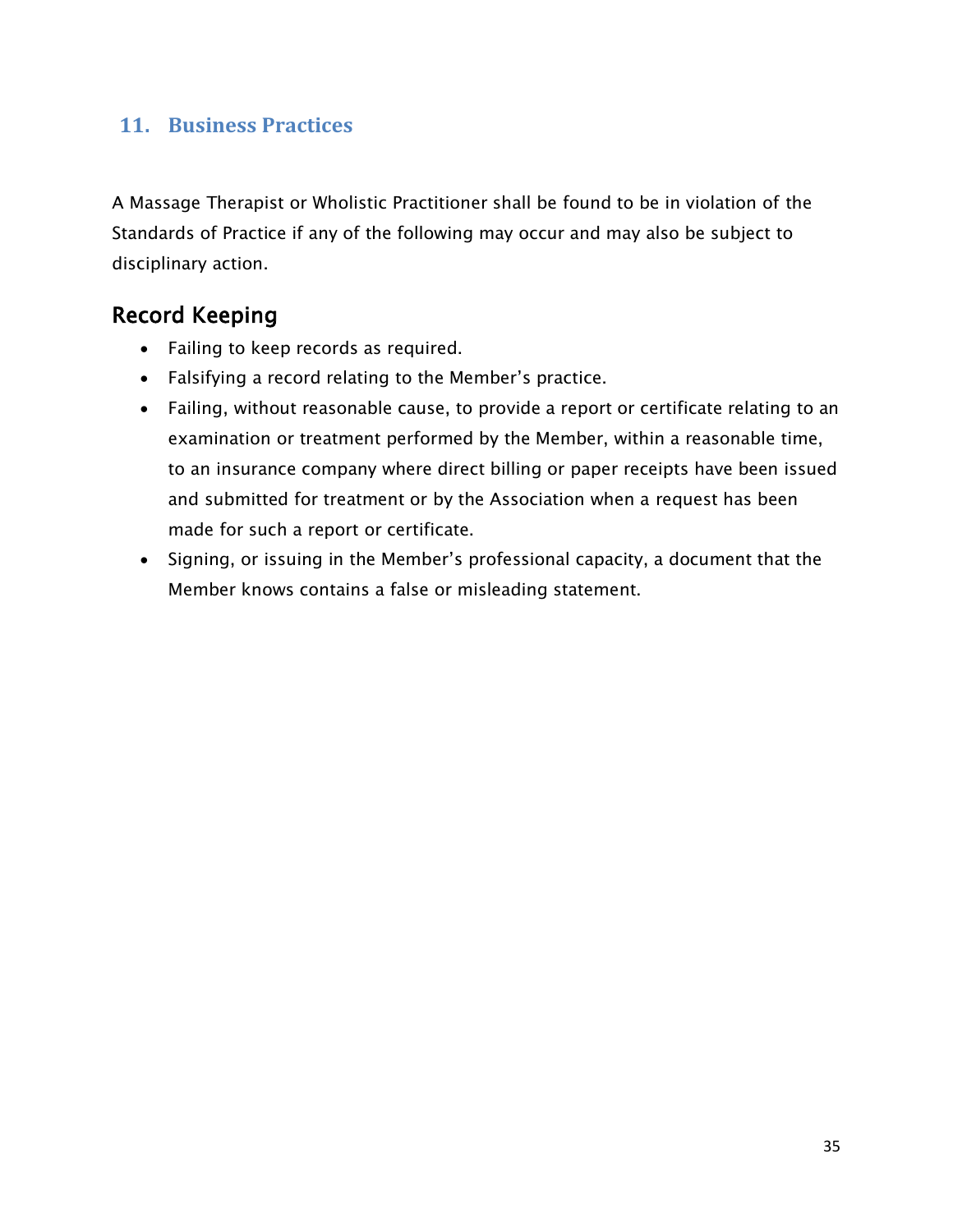#### Business Practices

- Submitting an account or charge for services that Member knows is false or misleading.
- Charging or accepting a fee or amount that is excessive or unreasonable in relation to the services performed.
- Charging or accepting a fee or amount under any agreement, wherein fee or amount is excessive or unreasonable having regard to the services to be performed or that may be performed pursuant to the agreement.
- Failing to advise, in advance of services being rendered, of the fees proposed to be charges for the services to be rendered.
- Failing to abide by a written undertaking given to the member by MTWPAM or to carry out an agreement entered into with MTWPAM.
- Offering or giving a reduction for prompt payment of the account.
- Failing to itemize an account for the professional services, if requested to do so by the Client or the person or the agency who is to pay, in whole or in part, for the services.
- Selling or assigning any debt owed to the Member for professional services. This does not include the use of credit cards to pay for professional services.

A failure to maintain records in accordance with the accepted professional standards constitutes professional misconduct.

- a. Falsify any part of a Client's Health Care Record.
- b. Sign or issue a certificate, report or any document that contains false or misleading statements concerning a Client's Health Care Record.

A failure to follow this policy may facilitate an improper payment by underwriting health care insurers and expose the Member to potential civil and/or criminal proceedings in addition to charges of professional misconduct.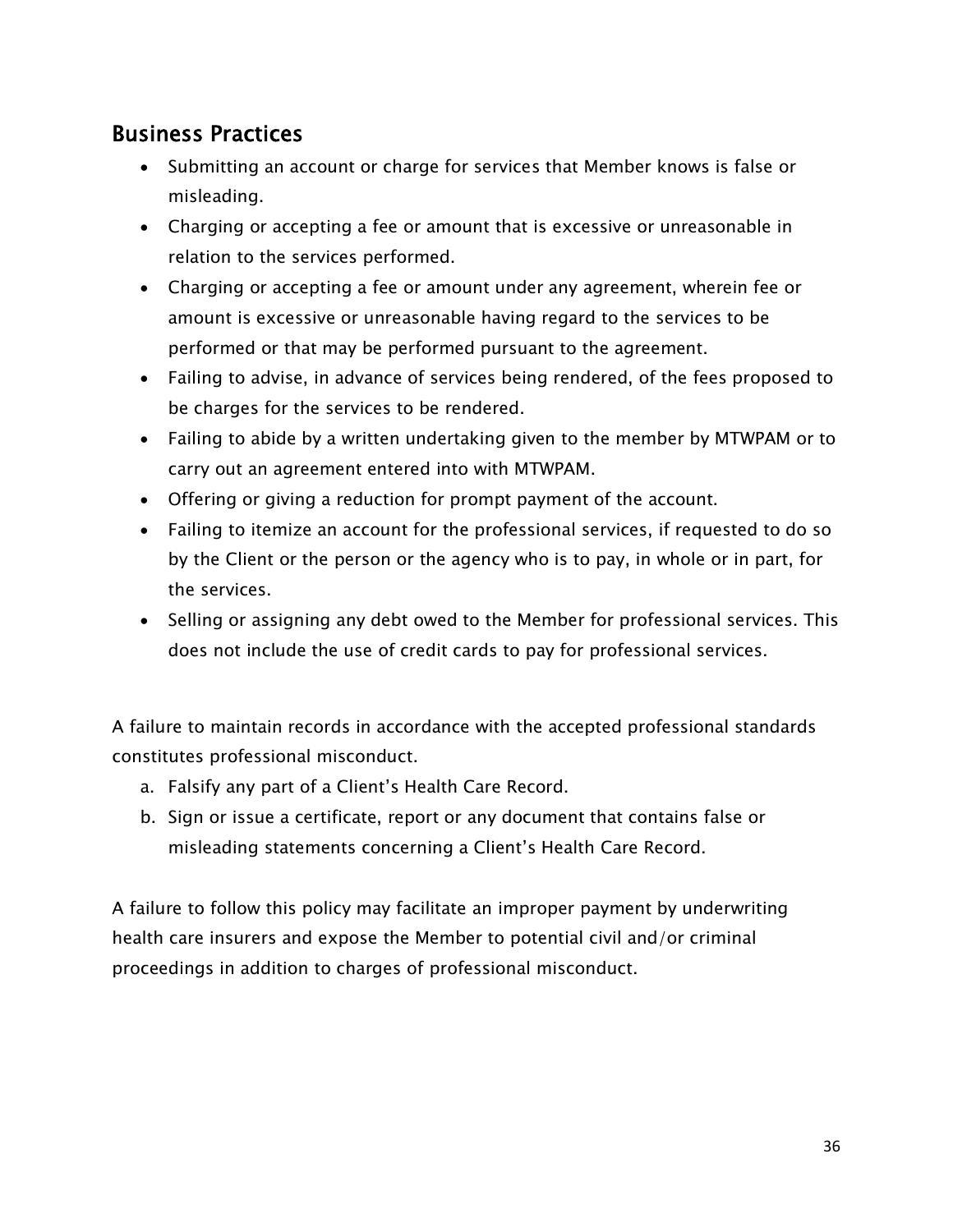#### <span id="page-37-0"></span>**12. Membership Audit Procedures**

The Standards and Compliance Committee will be made up of a minimum of three (3) active members of MTWPAM and no more than five (5) members.

There shall be a chair appointed to head the committee and the chair will report directly to the Board of Directors.

#### Random Audits

Random audits regarding compliance of standards by a member will be conducted by at least three (3) Standards and Compliance Committee members.

Frequency of random audits of Member's records will be conducted at the discretion of the MTWPAM Board of Directors, or as requested by TELUS.

Requests for random audits must be presented to the Committee in written form. The committee will have fourteen (14) days from receipt of a request to hold a meeting in order to make a selection and then compose a notice to send to the Member to be audited.

#### Selection Method:

- Each MTWPAM Member will be assigned a number according to where they fall alphabetically in an up-to-date list of all Members.
- The total number of Members will be entered into a computerized random number generator such as Microsoft Excel's "RANDBETWEEN" function (ie: if there are a total of 300 Members, the formula "=RANDBETWEEN(1,300)" will be entered to generate a random number.
- The Member's name that correlates to the randomly generated number will be selected for an audit.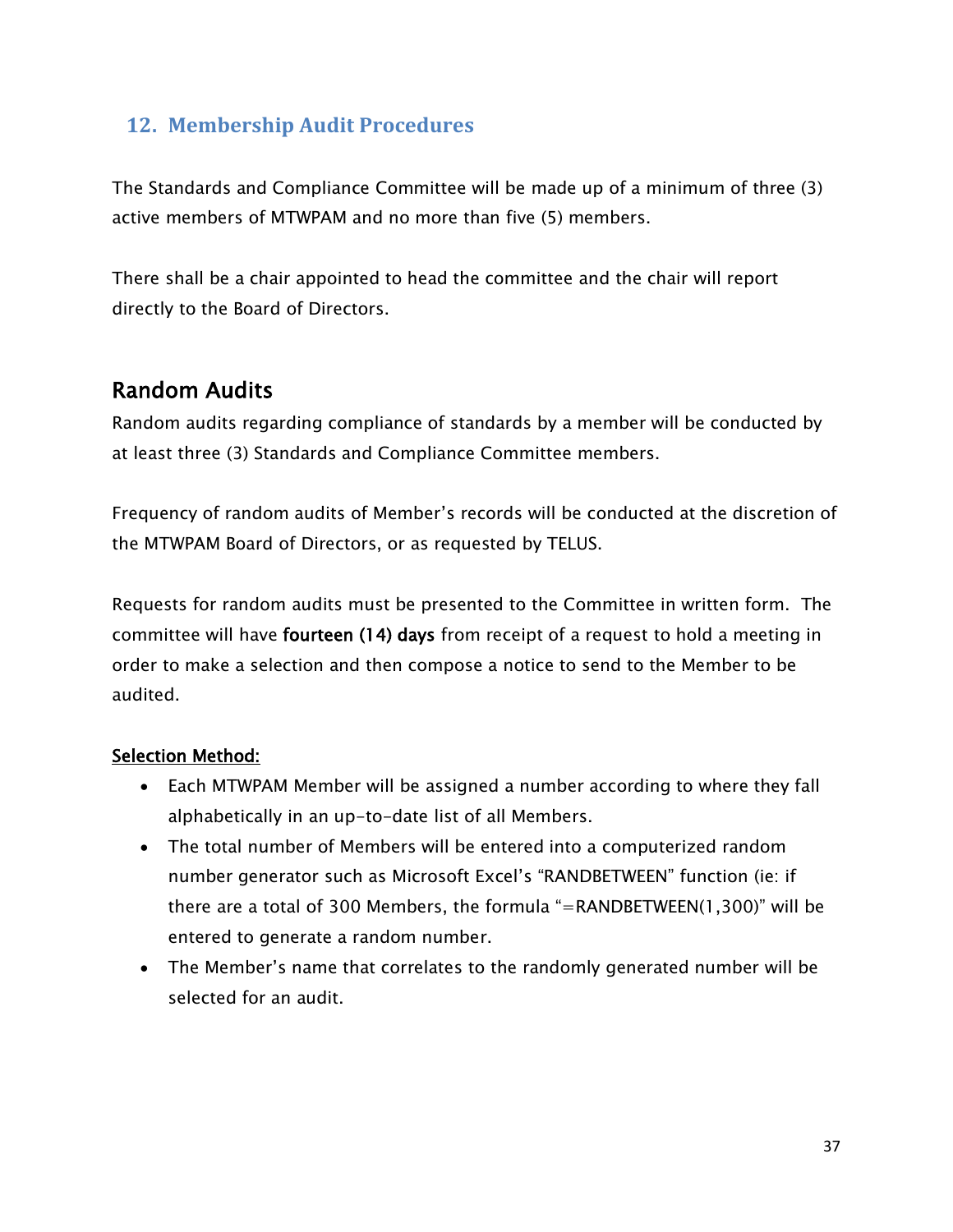The Member will then be sent notification of their random audit selection within fourteen (14) days of the Committee's meeting.

The Member will then have twenty-one (21) days to respond to the Committee with appropriate documentation.

The investigation Committee members will review the documentation within twentyone (21) days of receiving a response from the Member under investigation.

Results of the audit will be reported to the MTWPAM Board of Directors within twentyone (21) days of the completed investigation.

A decision regarding the Compliance Standards of the documentation will be made by the Board of Directors and the Member will be notified within thirty (30) days of that decision.

A Member may appeal an unfavorable decision of the Board of Directors within fourteen (14) days. Review of the decision will be completed by the Board of Directors within fourteen (14) days of the appeal.

\*\*See policy Standards re: actions following a finding of non-compliance.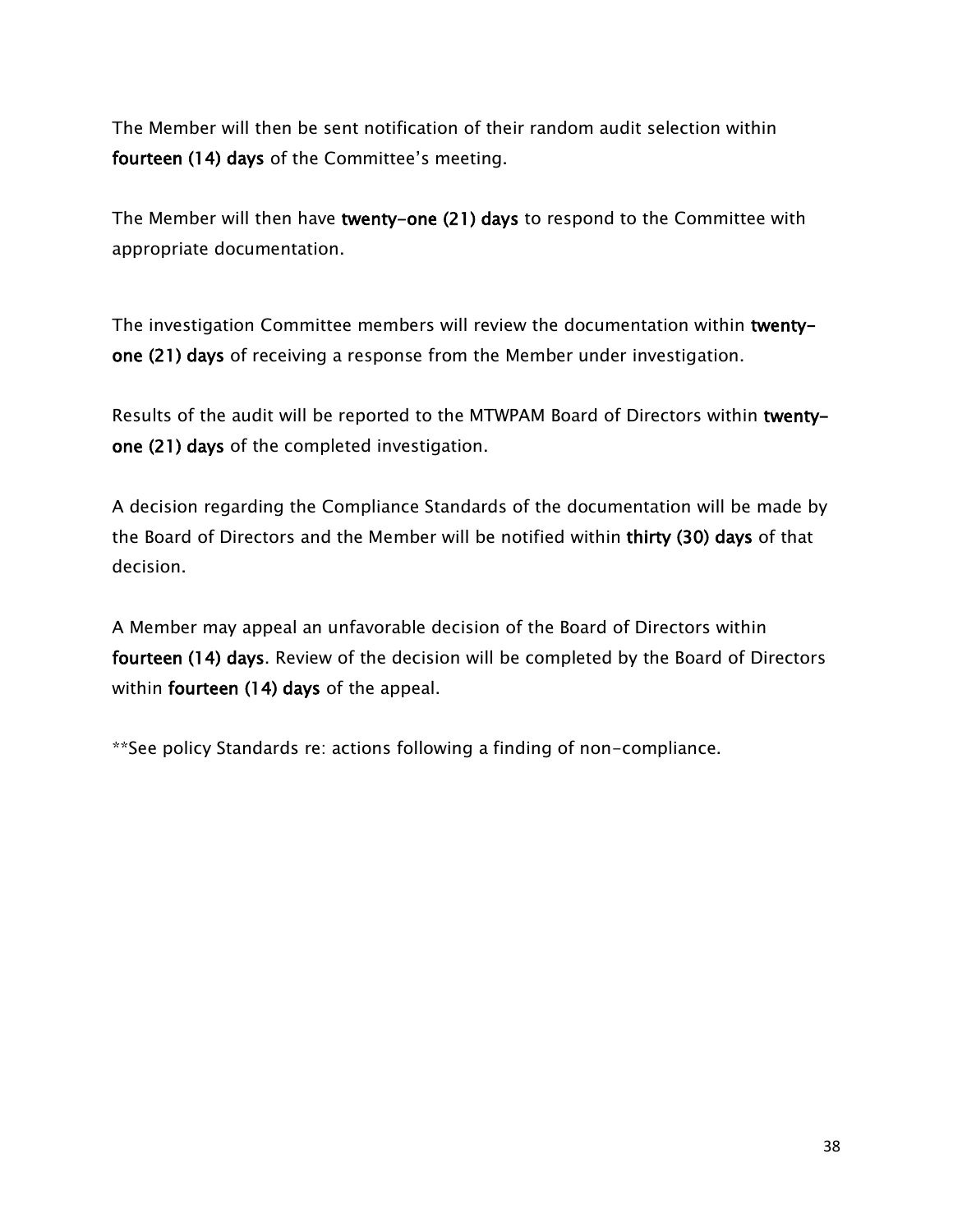# Complaints of Non-Compliance Made by Telus Health Solutions or Other Insurance Companies or Complaints Sent to the Association

The Standards and Compliance Committee will be made up of a minimum of three (3) active members of MTWPAM and no more than five (5) Members.

Complaints regarding non-compliance of Standards by a Member will be investigated by at least three (3) Standards and Compliance Committee members.

The complaint must be presented to the Committee in written form. The Committee will have **fourteen** (14) days from receipt of a non-compliance claim to hold a meeting and compose a notice to send to the Member under investigation.

The Member will then be notified of the Committee's receipt of the complaint within seven (7) days of the Committee's meeting.

The Member will have twenty-one (21) days to respond to the committee with appropriate documentation.

The investigating Committee members will act to investigate the complaint within twenty-one (21) days of receiving a response from the Member under investigation.

Results of the investigation will be reported to the Board of Directors within seven (7) days of completion of the investigation.

A decision regarding the complaint will be made by the Board of Directors and the Member will be notified within thirty (30) days of receipt of the completed investigation.

A Member may appeal the decision of the Board of Directors within fourteen (14) days. Review of the decision will be completed by the full Board of Directors within fourteen (14) days of the appeal.

\*\*See Policy Standards re: actions following a finding of non-compliance.